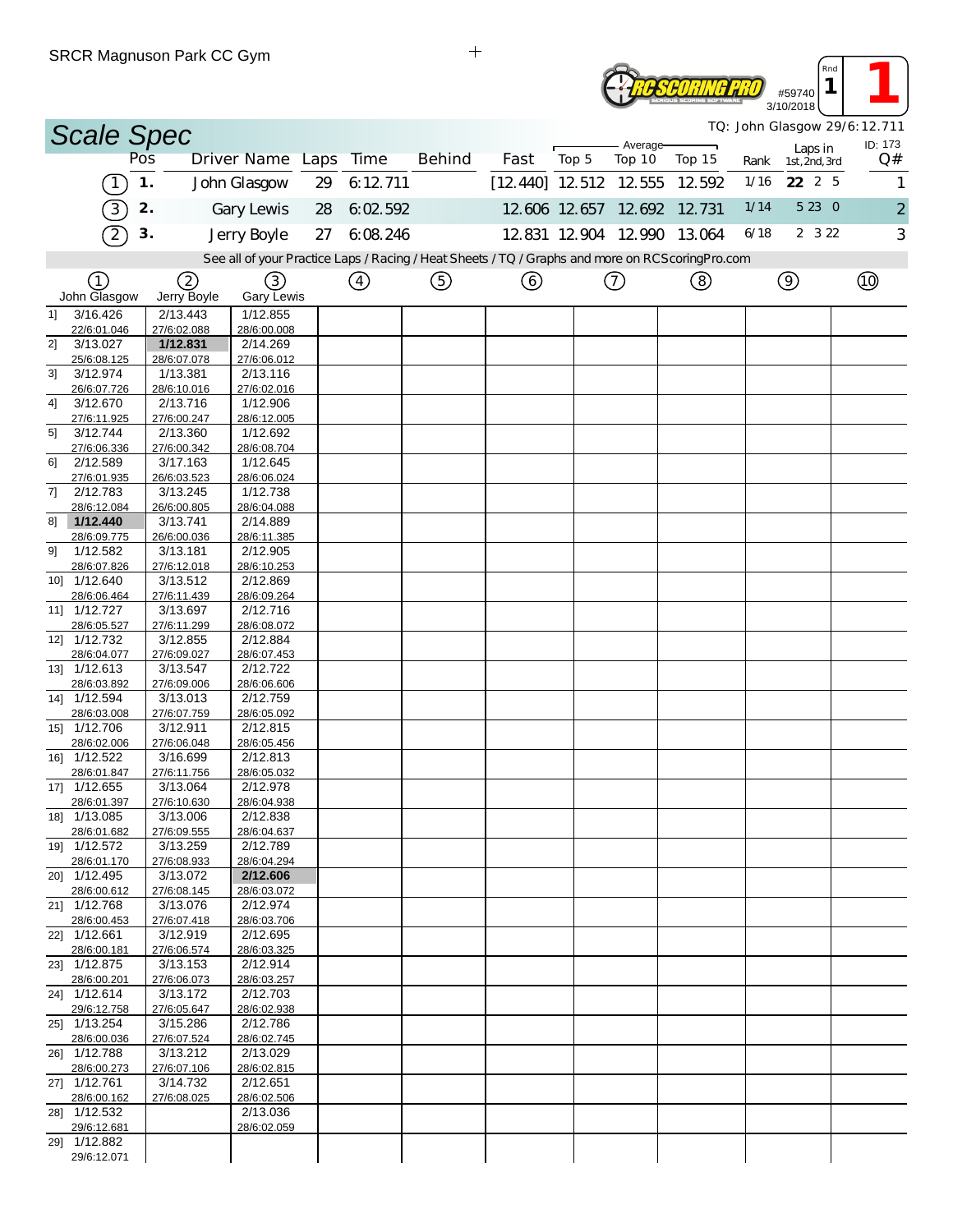| SRUR Magnuson Park CC Gym            |            |                       |      |               |                                                                                                 |              |                  |                               |          | Rnd<br>1<br>#59740          |                |
|--------------------------------------|------------|-----------------------|------|---------------|-------------------------------------------------------------------------------------------------|--------------|------------------|-------------------------------|----------|-----------------------------|----------------|
|                                      |            |                       |      |               |                                                                                                 |              |                  |                               |          | 3/10/2018                   |                |
| <b>Novice</b>                        |            |                       |      |               |                                                                                                 |              |                  |                               |          | TQ: Hayden Oka 20/6: 13.837 |                |
| Pos                                  |            | Driver Name Laps Time |      |               | <b>Behind</b>                                                                                   | Fast         |                  | Average-<br>Top 5<br>Top 10   | Top 15   | Laps in                     | ID: 175<br>Q#  |
|                                      |            |                       |      |               |                                                                                                 |              |                  |                               |          | Rank<br>1st, 2nd, 3rd       |                |
| $\mathbf 1$ .                        |            | Hayden Oka            | 20   | 6:13.837      |                                                                                                 |              |                  | [16.543] 16.969 17.313 17.706 |          | 20 0 0<br>1/1               |                |
|                                      |            |                       |      |               | See all of your Practice Laps / Racing / Heat Sheets / TQ / Graphs and more on RCScoringPro.com |              |                  |                               |          |                             |                |
| (1)                                  | ②          | ③                     |      | $\circled{4}$ | ⑤                                                                                               |              | ⊙                | $^\copyright$                 | ②        | $\circledcirc$              | $\circledcirc$ |
| Hayden Oka                           |            |                       |      |               |                                                                                                 |              |                  |                               |          |                             |                |
| 1/17.003<br>11                       |            |                       |      |               |                                                                                                 |              |                  |                               |          |                             |                |
| 22/6:14.374                          |            |                       |      |               |                                                                                                 |              |                  |                               |          |                             |                |
| 2]<br>1/18.985                       |            |                       |      |               |                                                                                                 |              |                  |                               |          |                             |                |
| 21/6:17.895<br>1/17.484<br>3]        |            |                       |      |               |                                                                                                 |              |                  |                               |          |                             |                |
| 21/6:14.029                          |            |                       |      |               |                                                                                                 |              |                  |                               |          |                             |                |
| 1/17.473<br>4]                       |            |                       |      |               |                                                                                                 |              |                  |                               |          |                             |                |
| 21/6:12.487                          |            |                       |      |               |                                                                                                 |              |                  |                               |          |                             |                |
| 1/16.543<br>5 <sup>1</sup>           |            |                       |      |               |                                                                                                 |              |                  |                               |          |                             |                |
| 21/6:07.458                          |            |                       |      |               |                                                                                                 |              |                  |                               |          |                             |                |
| 1/16.601<br>6]                       |            |                       |      |               |                                                                                                 |              |                  |                               |          |                             |                |
| 21/6:04.315                          |            |                       |      |               |                                                                                                 |              |                  |                               |          |                             |                |
| 1/18.028<br>71<br>21/6:06.036        |            |                       |      |               |                                                                                                 |              |                  |                               |          |                             |                |
| 81<br>1/21.656                       |            |                       |      |               |                                                                                                 |              |                  |                               |          |                             |                |
| 21/6:17.396                          |            |                       |      |               |                                                                                                 |              |                  |                               |          |                             |                |
| 1/17.997<br>91                       |            |                       |      |               |                                                                                                 |              |                  |                               |          |                             |                |
| 21/6:17.463                          |            |                       |      |               |                                                                                                 |              |                  |                               |          |                             |                |
| 10] 1/17.351                         |            |                       |      |               |                                                                                                 |              |                  |                               |          |                             |                |
| 21/6:16.152                          |            |                       |      |               |                                                                                                 |              |                  |                               |          |                             |                |
| 11] 1/17.981                         |            |                       |      |               |                                                                                                 |              |                  |                               |          |                             |                |
| 21/6:16.281<br>12] 1/19.003          |            |                       |      |               |                                                                                                 |              |                  |                               |          |                             |                |
| 20/6:00.183                          |            |                       |      |               |                                                                                                 |              |                  |                               |          |                             |                |
| $13$ ] $1/19.145$                    |            |                       |      |               |                                                                                                 |              |                  |                               |          |                             |                |
| 20/6:01.923                          |            |                       |      |               |                                                                                                 |              |                  |                               |          |                             |                |
| 14] 1/26.925                         |            |                       |      |               |                                                                                                 |              |                  |                               |          |                             |                |
| 20/6:14.542                          |            |                       |      |               |                                                                                                 |              |                  |                               |          |                             |                |
| 15] 1/20.568                         |            |                       |      |               |                                                                                                 |              |                  |                               |          |                             |                |
| 20/6:16.986                          |            |                       |      |               |                                                                                                 |              |                  |                               |          |                             |                |
| 16] 1/19.952<br>20/6:18.362          |            |                       |      |               |                                                                                                 |              |                  |                               |          |                             |                |
| 17] 1/17.532                         |            |                       |      |               |                                                                                                 |              |                  |                               |          |                             |                |
| 20/6:16 741                          |            |                       |      |               |                                                                                                 |              |                  |                               |          |                             |                |
| 18] 1/17.351                         |            |                       |      |               |                                                                                                 |              |                  |                               |          |                             |                |
| 20/6:15.088                          |            |                       |      |               |                                                                                                 |              |                  |                               |          |                             |                |
| 19] 1/17.817                         |            |                       |      |               |                                                                                                 |              |                  |                               |          |                             |                |
| 20/6:14.094                          |            |                       |      |               |                                                                                                 |              |                  |                               |          |                             |                |
| 20] 1/18.442                         |            |                       |      |               |                                                                                                 |              |                  |                               |          |                             |                |
| 20/6:13.084<br><b>Top Qualifiers</b> |            | Qual#                 | Laps | Race Time     | <b>Behind</b>                                                                                   | Rnd Race     |                  | Pos In Race                   | Fast Lap | <b>Best 3 Consecutive</b>   |                |
|                                      | Hayden Oka | 1                     | 20   | 6:13.837      |                                                                                                 | $\mathbf{1}$ | $\boldsymbol{2}$ | $\mathbf{1}$                  | 16.543   | 50.617                      |                |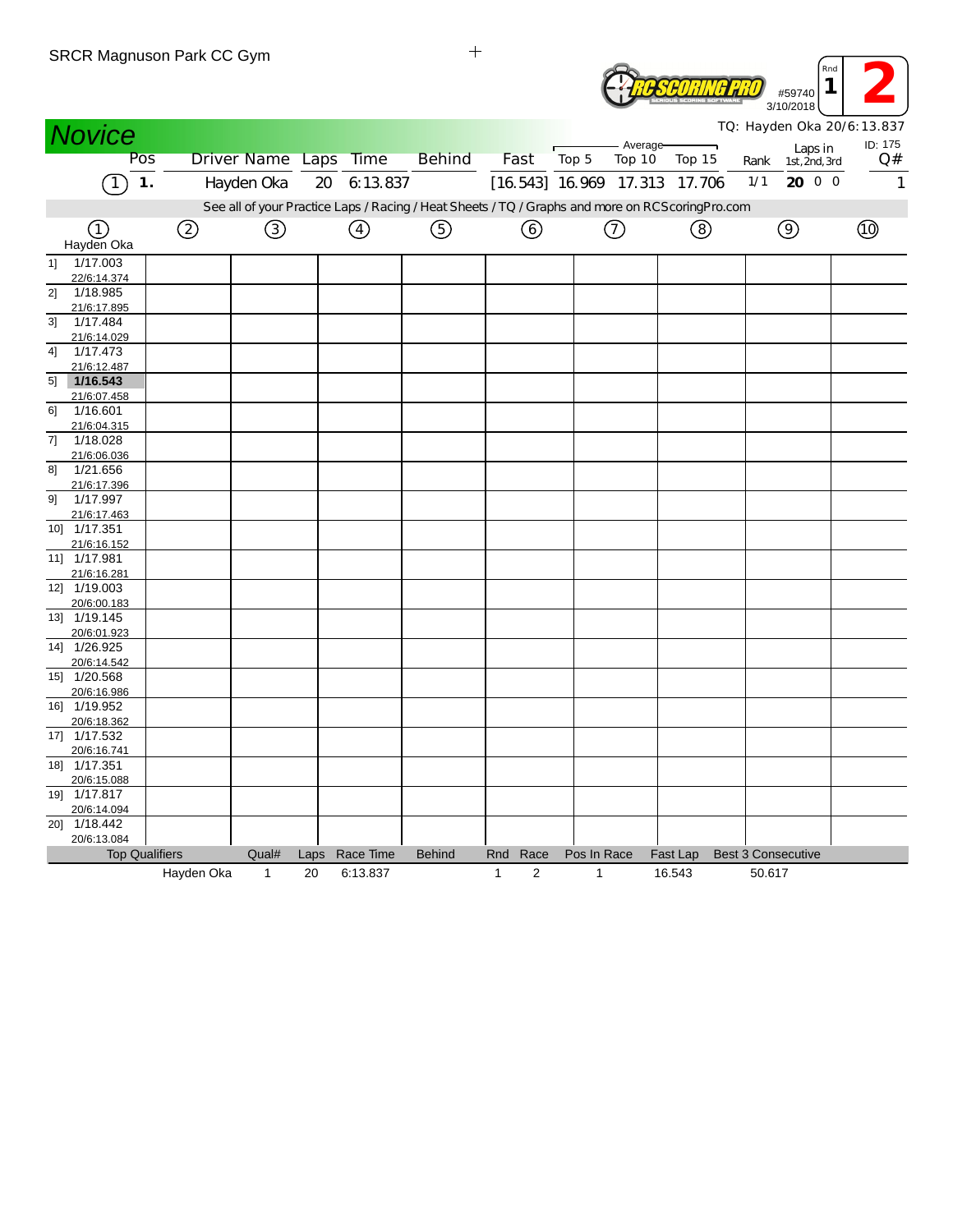#### **ROSCORING PRO** #59740 3/10/2018

*TQ: Brian Bodine 44/8:05.565*

*Rnd* **1 3** 

|                | <b>Stock 12th Scale</b>     |               |                         |                                                                                                   |    |                         |                           |                          |               |                      |                             |       |                          | TQ: Brian Bodine 44/8: 05.565 |
|----------------|-----------------------------|---------------|-------------------------|---------------------------------------------------------------------------------------------------|----|-------------------------|---------------------------|--------------------------|---------------|----------------------|-----------------------------|-------|--------------------------|-------------------------------|
|                |                             | Pos           |                         | Driver Name Laps                                                                                  |    | Time                    | <b>Behind</b>             | Fast                     | Top 5         | Average-<br>Top 10   | Top 15                      | Rank  | Laps in<br>1st, 2nd, 3rd | ID: 174<br>Q#                 |
|                | $\left[2\right]$            | $\mathbf 1$ . |                         | <b>Brian Bodine</b>                                                                               | 44 | 8:05.565                |                           | $[10.792]$ 10.808 10.831 |               |                      | 10.859                      | 1/22  | 44 0 0                   | 1                             |
|                |                             | 2.            |                         | <b>Todd Mason</b>                                                                                 | 44 | 8:06.742                | 1.177                     |                          |               | 10.810 10.837 10.870 | 10.907                      | 1/31  | 044 0                    | $\overline{a}$                |
|                | $\boxed{5}$                 |               |                         |                                                                                                   |    |                         |                           |                          |               |                      |                             |       |                          |                               |
|                | $\left( 6\right)$           | 3.            |                         | Ron Lui                                                                                           | 42 | 8:07.767                |                           |                          | 11.143 11.211 | 11.295               | 11.353                      | 1/22  | $0\ 0\ 36$               | 3                             |
|                | $\boxed{3}$                 | 4.            |                         | Jeff Glossip                                                                                      | 41 | 8:10.574                |                           |                          |               |                      | 11.364 11.449 11.519 11.570 | 1/23  |                          | 4                             |
|                | T                           | 5.            |                         | Ken Vannice                                                                                       | 15 | 3:07.119                |                           |                          |               |                      | 11.661 11.710 11.867 12.474 | 14/15 |                          | 5                             |
|                | $\overline{4}$              | 6.            |                         | Kelsey Myoshi                                                                                     | 9  | 1:41.115                |                           |                          | 10.997 11.095 |                      |                             | 11/11 | 006                      | $\ddot{\mathbf{6}}$           |
|                |                             |               |                         | See all of your Practice Laps / Racing / Heat Sheets / TQ / Graphs and more on RCS coring Pro.com |    |                         |                           |                          |               |                      |                             |       |                          |                               |
|                | ①                           |               | 2                       | ③                                                                                                 |    | $\left(4\right)$        | (5)                       | (6)                      |               | $^\copyright$        | (8)                         |       | $\circledcirc$           |                               |
|                | Ken Vannice                 |               | <b>Brian Bodine</b>     | Jeff Glossip                                                                                      |    |                         | Kelsey Miyoshi Todd Mason | Ron Lui                  |               |                      |                             |       |                          |                               |
| 1              | 6/11.855<br>41/8:06.026     |               | 1/10.874<br>45/8:09.015 | 5/11.691<br>42/8:10.098                                                                           |    | 4/11.565<br>42/8:05.052 | 2/11.282<br>43/8:05.004   | 3/11.327<br>43/8:07.019  |               |                      |                             |       |                          |                               |
| 21             | 6/12.624                    |               | 1/10.823                | $\overline{5/12.086}$                                                                             |    | 4/11.209                | 2/11.054                  | 3/11.356                 |               |                      |                             |       |                          |                               |
|                | 40/8:09.006                 |               | 45/8:08.025             | 41/8:07.049                                                                                       |    | 43/8:09.555             | 43/8:00.031               | 43/8:07.062              |               |                      |                             |       |                          |                               |
| 3 <sup>1</sup> | 6/11.738                    |               | 1/10.810                | 5/11.364                                                                                          |    | 3/11.064                | 2/11.088                  | 4/11.256                 |               |                      |                             |       |                          |                               |
| 41             | 40/8:02.933<br>6/11.678     |               | 45/8:07.065<br>1/10.949 | 41/8:00.246<br>$\overline{5/12.053}$                                                              |    | 43/8:05.004<br>4/11.262 | 44/8:10.016<br>2/10.974   | 43/8:06.473<br>3/11.143  |               |                      |                             |       |                          |                               |
|                | 41/8:10.872                 |               | 45/8:08.925             | 41/8:03.697                                                                                       |    | 43/8:04.825             | 44/8:08.004               | 43/8:04.061              |               |                      |                             |       |                          |                               |
| 5]             | 6/11.661                    |               | 1/11.087                | 5/11.812                                                                                          |    | 3/11.073                | 2/10.810                  | 4/11.181                 |               |                      |                             |       |                          |                               |
|                | 41/8:08.392                 |               | 45/8:10.086             | 41/8:03.882                                                                                       |    | 43/8:03.062             | 44/8:05.848               | 43/8:03.836              |               |                      |                             |       |                          |                               |
| 61             | 6/11.763<br>41/8:07.353     |               | 1/10.819<br>45/8:10.002 | 5/11.978<br>41/8:05.003                                                                           |    | 3/11.175<br>43/8:02.675 | 2/10.858<br>44/8:04.513   | 4/11.151<br>43/8:03.105  |               |                      |                             |       |                          |                               |
| 71             | 6/16.798                    |               | 1/10.792                | 5/11.472                                                                                          |    | 3/10.997                | 2/10.993                  | 4/11.425                 |               |                      |                             |       |                          |                               |
|                | 39/8:10.954                 |               | 45/8:09.535             | 41/8:02.098                                                                                       |    | 43/8:01.231             | 44/8:04.377               | 43/8:04.302              |               |                      |                             |       |                          |                               |
| 8]             | 6/12.139                    |               | 1/10.854                | 5/11.856                                                                                          |    | 3/11.602                | 2/10.870                  | 4/11.459                 |               |                      |                             |       |                          |                               |
|                | 39/8:08.767                 |               | 45/8:09.431             | 41/8:03.338                                                                                       |    | 43/8:03.481             | 44/8:03.615               | 43/8:05.362              |               |                      |                             |       |                          |                               |
| 91             | 6/12.496<br>39/8:08.583     |               | 1/11.207<br>44/8:00.137 | 5/11.515<br>41/8:02.114                                                                           |    | 3/11.168<br>43/8:03.128 | 2/10.918<br>44/8:03.266   | 4/11.363<br>43/8:05.708  |               |                      |                             |       |                          |                               |
|                | 10] 5/11.711                |               | 1/10.814                | 4/11.769                                                                                          |    |                         | 2/10.897                  | 3/11.406                 |               |                      |                             |       |                          |                               |
|                | 39/8:05.394                 |               | 45/8:10.635             | 41/8:02.016                                                                                       |    |                         | 44/8:02.856               | 43/8:06.201              |               |                      |                             |       |                          |                               |
|                | 11] 5/12.221                |               | 1/10.961                | 4/11.497                                                                                          |    |                         | 2/10.893                  | 3/12.173                 |               |                      |                             |       |                          |                               |
|                | 39/8:04.592                 |               | 45/8:10.868             | 41/8:01.153                                                                                       |    |                         | 44/8:02.056               | 43/8:09.574              |               |                      |                             |       |                          |                               |
|                | 12] 5/11.994<br>39/8:03.021 |               | 1/10.879<br>45/8:10.762 | 4/12.151<br>41/8:02.057                                                                           |    |                         | 2/10.814<br>44/8:01.983   | 3/11.729<br>43/8:10.809  |               |                      |                             |       |                          |                               |
|                | 13] 5/12.234                |               | 1/11.182                | 4/11.609                                                                                          |    |                         | 2/10.838                  | 3/11.636                 |               |                      |                             |       |                          |                               |
|                | 39/8:02.073                 |               | 44/8:00.784             | 41/8:02.065                                                                                       |    |                         | 44/8:01.596               | 42/8:00.124              |               |                      |                             |       |                          |                               |
|                | 14] 5/11.909                |               | 1/10.858                | 4/11.665                                                                                          |    |                         | 2/11.038                  | 3/11.499                 |               |                      |                             |       |                          |                               |
|                | 39/8:01.427<br>15] 5/14.298 |               | 44/8:00.574<br>1/10.859 | 41/8:01.808<br>4/11.690                                                                           |    |                         | 44/8:01.894<br>2/10.981   | 42/8:00.003<br>3/11.696  |               |                      |                             |       |                          |                               |
|                | 39/8:06.512                 |               | 44/8:00.392             | 41/8:01.640                                                                                       |    |                         | 44/8:01.976               | 42/8:01.004              |               |                      |                             |       |                          |                               |
| 16]            |                             |               | 1/10.958                | 4/11.611                                                                                          |    |                         | 2/10.938                  | 3/11.634                 |               |                      |                             |       |                          |                               |
|                |                             |               | 44/8:00.507             | 41/8:01.288                                                                                       |    |                         | 44/8:01.937               | 42/8:01.503              |               |                      |                             |       |                          |                               |
| 17]            |                             |               | 1/10.884<br>44/8:00.402 | 4/11.552<br>41/8:00.833                                                                           |    |                         | 2/10.869<br>44/8:01.722   | 3/11.582<br>42/8:01.814  |               |                      |                             |       |                          |                               |
| 18]            |                             |               | 1/10.956                | 4/11.448                                                                                          |    |                         | 2/11.022                  | 3/12.091                 |               |                      |                             |       |                          |                               |
|                |                             |               | 44/8:00.504             | 41/8:00.201                                                                                       |    |                         | 44/8:01.897               | 42/8:03.256              |               |                      |                             |       |                          |                               |
| 19]            |                             |               | 1/10.979                | 4/11.466                                                                                          |    |                         | 2/11.112                  | 3/11.729                 |               |                      |                             |       |                          |                               |
| 20]            |                             |               | 44/8:00.618<br>1/10.975 | 42/8:11.355<br>4/12.121                                                                           |    |                         | 44/8:02.263               | 42/8:03.751              |               |                      |                             |       |                          |                               |
|                |                             |               | 44/8:00.744             | 41/8:00.540                                                                                       |    |                         | 2/11.738<br>44/8:03.978   | 3/11.565<br>42/8:03.084  |               |                      |                             |       |                          |                               |
| 21]            |                             |               | 1/11.310                | 4/11.930                                                                                          |    |                         | 2/11.031                  | 3/11.572                 |               |                      |                             |       |                          |                               |
|                |                             |               | 44/8:01.548             | 41/8:00.949                                                                                       |    |                         | 44/8:04.041               | 42/8:03.094              |               |                      |                             |       |                          |                               |
| 22]            |                             |               | 1/11.112                | 4/11.932                                                                                          |    |                         | 2/11.106                  | 3/11.789                 |               |                      |                             |       |                          |                               |
| 23]            |                             |               | 44/8:01.088<br>1/11.035 | 41/8:01.321<br>4/11.694                                                                           |    |                         | 44/8:04.024<br>2/11.201   | 42/8:04.450<br>3/11.736  |               |                      |                             |       |                          |                               |
|                |                             |               | 44/8:02.048             | 41/8:01.233                                                                                       |    |                         | 44/8:04.612               | 42/8:04.826              |               |                      |                             |       |                          |                               |
| 24]            |                             |               | 1/10.808                | 4/12.159                                                                                          |    |                         | 2/10.936                  | 3/11.604                 |               |                      |                             |       |                          |                               |
|                |                             |               | 44/8:01.763             | 41/8:01.955                                                                                       |    |                         | 44/8:04.476               | 42/8:04.925              |               |                      |                             |       |                          |                               |
| $25$ ]         |                             |               | 1/11.017<br>44/8:01.888 | 4/12.065<br>41/8:02.471                                                                           |    |                         | 2/11.048<br>44/8:04.545   | 3/11.619<br>42/8:05.049  |               |                      |                             |       |                          |                               |
| 26]            |                             |               | 1/10.967                | 4/12.297                                                                                          |    |                         | 2/11.080                  | 3/11.690                 |               |                      |                             |       |                          |                               |
|                |                             |               | 44/8:01.918             | 41/8:03.295                                                                                       |    |                         | 44/8:04.066               | 42/8:05.277              |               |                      |                             |       |                          |                               |
| 27]            |                             |               | 1/11.022                | 4/11.773                                                                                          |    |                         | 2/11.102                  | 3/11.369                 |               |                      |                             |       |                          |                               |
|                |                             |               | 44/8:02.028             | 41/8:03.283                                                                                       |    |                         | 44/8:04.798               | 42/8:04.991              |               |                      |                             |       |                          |                               |

 $\qquad \qquad +$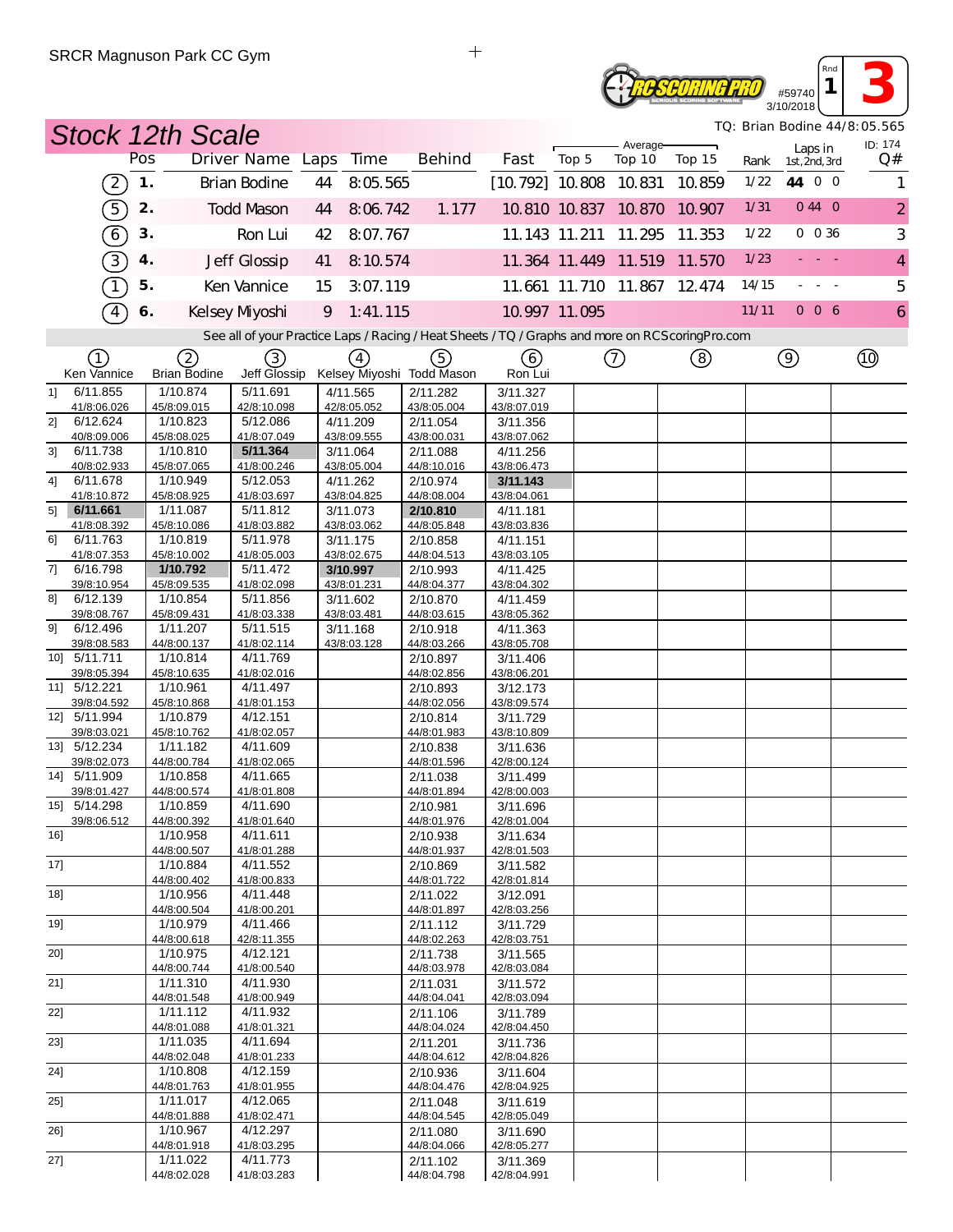| T<br>Ken Vannice             | 2<br><b>Brian Bodine</b> | ③<br>Jeff Glossip       |          | $\left(\overline{4}\right)$<br>Kelsey Miyoshi Todd Mason | ⑤                                        |              | 6<br>Ron Lui            | <u>(7)</u>  | ⑧        | ⊚                         | ⑩ |
|------------------------------|--------------------------|-------------------------|----------|----------------------------------------------------------|------------------------------------------|--------------|-------------------------|-------------|----------|---------------------------|---|
| 28]                          | 1/11.472<br>44/8:02.837  | 4/11.935<br>41/8:03.492 |          |                                                          | 2/11.069<br>44/8:04.088                  |              | 3/12.205<br>42/8:05.985 |             |          |                           |   |
| 29]                          | 1/10.944<br>44/8:02.801  | 4/11.659<br>41/8:03.305 |          |                                                          | 2/11.028<br>44/8:04.895                  |              | 3/11.622<br>42/8:06.055 |             |          |                           |   |
| 30]                          | 1/11.269<br>44/8:03.237  | 4/12.261<br>41/8:03.950 |          |                                                          | 2/11.088<br>44/8:04.997                  |              | 3/11.686<br>42/8:06.206 |             |          |                           |   |
| 31]                          | 1/11.137<br>44/8:03.446  | 4/11.870<br>41/8:04.038 |          |                                                          | 2/11.106<br>44/8:05.107                  |              | 3/11.661<br>42/8:06.319 |             |          |                           |   |
| 32]                          | 1/11.097<br>44/8:03.601  | 4/11.689<br>41/8:03.889 |          |                                                          | 2/11.073<br>44/8:05.168                  |              | 3/11.582<br>42/8:06.333 |             |          |                           |   |
| 33]                          | 1/10.927<br>44/8:03.052  | 4/12.032<br>41/8:04.172 |          |                                                          | 2/11.017<br>44/8:05.016                  |              | 3/11.666<br>42/8:06.436 |             |          |                           |   |
| 34]                          | 1/10.997<br>44/8:03.521  | 4/11.820<br>41/8:04.185 |          |                                                          | 2/11.098<br>44/8:05.255                  |              | 3/11.713<br>42/8:06.607 |             |          |                           |   |
| 35]                          | 1/11.142<br>44/8:03.723  | 4/11.921<br>41/8:04.315 |          |                                                          | 2/11.212<br>44/8:05.483                  |              | 3/11.680<br>42/8:06.072 |             |          |                           |   |
| 36]                          | 1/10.997<br>44/8:03.718  | 4/12.032<br>41/8:04.574 |          |                                                          | 2/11.037<br>44/8:05.491                  |              | 3/11.442<br>42/8:06.546 |             |          |                           |   |
| 37]                          | 1/11.079<br>44/8:03.821  | 4/11.659<br>41/8:04.387 |          |                                                          | 2/11.256<br>44/8:05.748                  |              | 3/11.406<br>42/8:06.337 |             |          |                           |   |
| 38]                          | 1/11.661<br>44/8:04.590  | 4/11.655<br>41/8:04.220 |          |                                                          | 2/11.142<br>44/8:05.875                  |              | 3/11.517<br>42/8:06.271 |             |          |                           |   |
| 39]                          | 1/11.101<br>44/8:04.688  | 4/18.059<br>41/8:10.791 |          |                                                          | 2/11.206<br>44/8:06.053                  |              | 3/12.119<br>42/8:06.855 |             |          |                           |   |
| 40]                          | 1/11.055<br>44/8:04.737  | 4/12.032<br>41/8:10.852 |          |                                                          | 2/11.161<br>44/8:06.178                  |              | 3/12.043<br>42/8:07.326 |             |          |                           |   |
| 41]                          | 1/11.217<br>44/8:04.955  | 4/11.694<br>41/8:10.057 |          |                                                          | 2/11.259<br>44/8:06.403                  |              | 3/11.758<br>42/8:07.486 |             |          |                           |   |
| 42]                          | 1/11.123<br>44/8:05.058  |                         |          |                                                          | 2/11.099<br>44/8:06.451                  |              | 3/11.887<br>42/8:07.077 |             |          |                           |   |
| 43]                          | 1/11.331<br>44/8:05.371  |                         |          |                                                          | 2/11.217<br>44/8:06.619                  |              |                         |             |          |                           |   |
| 44]<br><b>Top Qualifiers</b> | 1/11.225<br>44/8:05.056  | Qual#                   | Laps     | Race Time                                                | 2/11.183<br>44/8:06.074<br><b>Behind</b> | Rnd          | Race                    | Pos In Race | Fast Lap | <b>Best 3 Consecutive</b> |   |
|                              | <b>Brian Bodine</b>      |                         |          | 8:05.565                                                 |                                          | $\mathbf{1}$ |                         |             | 10.792   |                           |   |
|                              | <b>Todd Mason</b>        | 1<br>$\overline{2}$     | 44<br>44 | 8:06.742                                                 | 1.177                                    | $\mathbf{1}$ | 3<br>3                  | 1<br>2      | 10.810   | 32.465<br>32.545          |   |
|                              | Ron Lui                  | 3                       | 42       | 8:07.767                                                 |                                          | 1            | 3                       | 3           | 11.143   | 33.475                    |   |
|                              | Jeff Glossip             | 4                       | 41       | 8:10.574                                                 |                                          | $\mathbf{1}$ | 3                       | 4           | 11.364   | 34.466                    |   |
|                              | Ken Vannice              | 5                       | 15       | 3:07.119                                                 |                                          | 1            | 3                       | 5           | 11.661   | 35.077                    |   |
|                              | Kelsey Miyoshi           | 6                       | 9        | 1:41.115                                                 |                                          | $\mathbf{1}$ | 3                       | 6           | 10.997   | 33.245                    |   |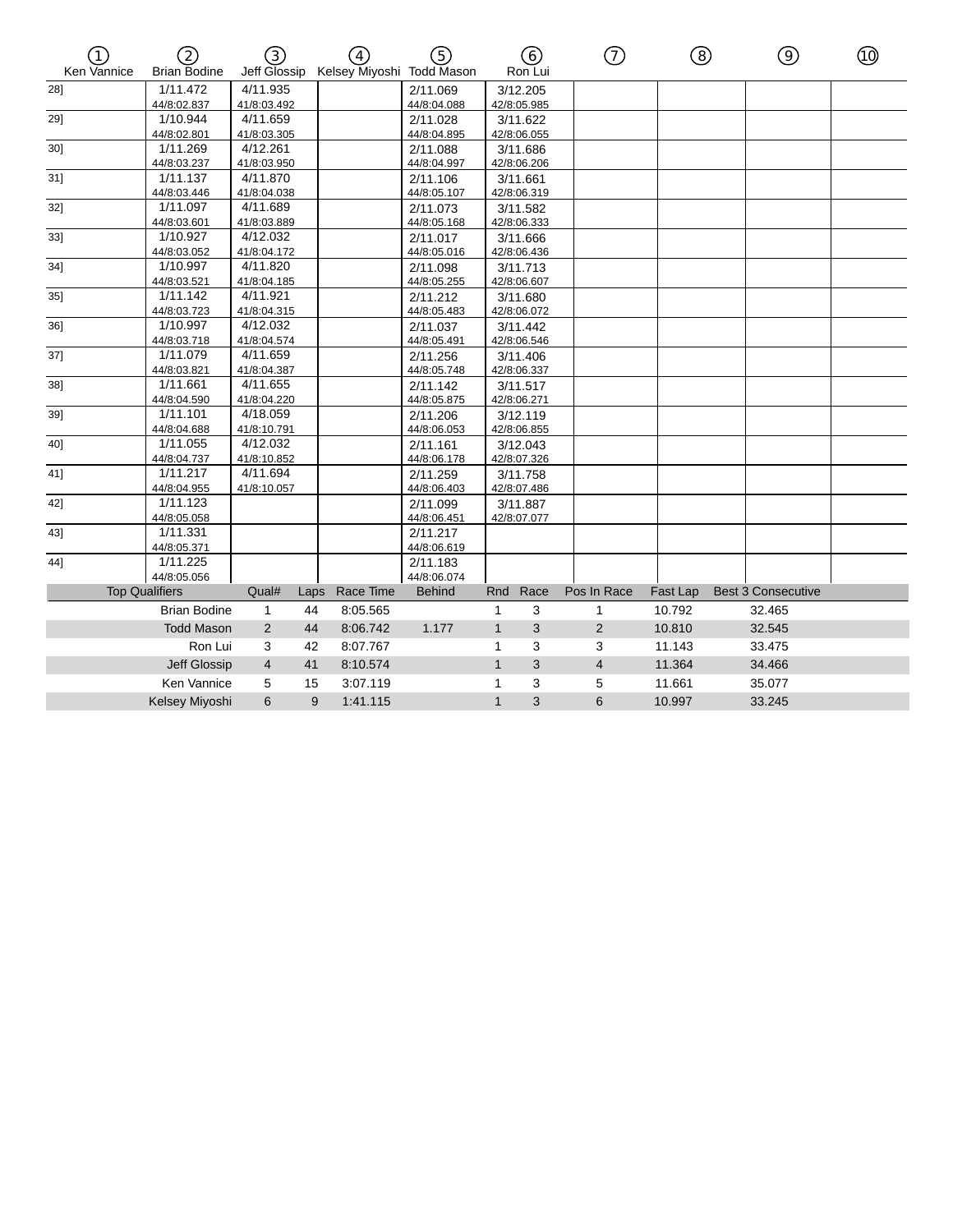#### **Resedeing Pro** #59740 3/10/2018

*TQ: Brian Bodine 44/8:05.565*

*Rnd*  $\begin{array}{|c|c|c|}\n\hline\n\text{and} & \text{if} & \text{if} & \text{if} & \text{if} & \text{if} & \text{if} & \text{if} & \text{if} & \text{if} & \text{if} & \text{if} & \text{if} & \text{if} & \text{if} & \text{if} & \text{if} & \text{if} & \text{if} & \text{if} & \text{if} & \text{if} & \text{if} & \text{if} & \text{if} & \text{if} & \text{if} & \text{if} & \text{if} & \text{if} & \text{if} & \text{if} & \text{if} & \text{if$ 

|        |                             |     | <b>Stock 12th Scale</b> |                         |    |                         |                                                                                                  |                                 |                             |                    |        |      |                          | TQ: Brian Bodine 44/8:05.565 |
|--------|-----------------------------|-----|-------------------------|-------------------------|----|-------------------------|--------------------------------------------------------------------------------------------------|---------------------------------|-----------------------------|--------------------|--------|------|--------------------------|------------------------------|
|        |                             | Pos |                         | Driver Name Laps Time   |    |                         | <b>Behind</b>                                                                                    | Fast                            | Top 5                       | Average-<br>Top 10 | Top 15 | Rank | Laps in<br>1st, 2nd, 3rd | ID: 174<br>Q#                |
|        | (3)                         | 1.  |                         | Alex Danilchik          | 41 | 8:03.141                |                                                                                                  | $[11.206]$ 11.289 11.319 11.354 |                             |                    |        | 3/5  | 4 3 0 5                  | 4                            |
|        | $\binom{4}{}$               | 2.  |                         | Mke Clifton             | 41 | 8:05.946                | 2805                                                                                             |                                 | 11.292 11.368 11.435        |                    | 11.486 | 2/32 | 37 4 0                   | 5                            |
|        | $\left( 2\right)$           | 3.  |                         | Ryan Lence              | 39 | 8:08.119                |                                                                                                  |                                 | 11.352 11.525 11.629        |                    | 11.724 | 4/7  | $0 \t 7 \t 32$           | $\overline{7}$               |
|        | $\binom{5}{ }$              | 4.  |                         | Scott Heywood           | 37 | 8:06.683                |                                                                                                  |                                 | 12 298 12 570 12 656 12 736 |                    |        | 3/22 | $0$ 0 1                  | 8                            |
|        | $\lceil$                    | 5.  |                         | Max Lence               | 15 | 3:42.377                |                                                                                                  |                                 | 12.207 12.550 13.217 14.825 |                    |        | 7/8  | 001                      | 10                           |
|        |                             |     |                         |                         |    |                         | See all of your Practice Laps / Racing / Heat Sheets / TQ / Graphs and more on RCScoring Pro.com |                                 |                             |                    |        |      |                          |                              |
|        | ①<br>Max Lence              |     | (2)<br>Ryan Lence       | (3)<br>Alex Danilchik   |    | $\left(4\right)$        | (5)<br>Mike Clifton Scott Heywood                                                                | ⊙                               |                             | $^\copyright$      | ③      |      | $\circledcirc$           |                              |
| 11     | 3/12.960<br>38/8:12.048     |     | 2/12.641<br>38/8:00.032 | 5/14.529<br>34/8:14.002 |    | 1/11.481<br>42/8:02.016 | 4/13.536<br>36/8:07.044                                                                          |                                 |                             |                    |        |      |                          |                              |
| 2]     | 5/19.391                    |     | 2/12.458                | 4/12.733                |    | 1/11.369                | 3/12.690                                                                                         |                                 |                             |                    |        |      |                          |                              |
| 31     | 30/8:05.025<br>5/13.516     |     | 39/8:09.045<br>2/12.271 | 36/8:10.068<br>3/11.541 |    | 43/8:11.275<br>1/11.523 | 37/8:05.255<br>4/12.586                                                                          |                                 |                             |                    |        |      |                          |                              |
|        | 32/8:09.028                 |     | 39/8:05.081             | 38/8:11.466             |    | 42/8:01.018             | 38/8:11.593                                                                                      |                                 |                             |                    |        |      |                          |                              |
| 4]     | 5/14.822                    |     | 2/11.719                | 3/11.436                |    | 1/11.404                | 4/13.756                                                                                         |                                 |                             |                    |        |      |                          |                              |
|        | 32/8:05.052                 |     | 40/8:10.009             | 39/8:09.084             |    | 42/8:00.069             | 37/8:06.272                                                                                      |                                 |                             |                    |        |      |                          |                              |
| 51     | 5/12.564<br>33/8:03.045     |     | 2/11.792<br>40/8:07.004 | 3/11.680<br>39/8:02.976 |    | 1/11.464<br>42/8:00.816 | 4/12.683<br>37/8:02.085                                                                          |                                 |                             |                    |        |      |                          |                              |
| 61     | 5/12.236                    |     | 2/11.362                | 3/11.501                |    | 1/11.508                | 4/12.298                                                                                         |                                 |                             |                    |        |      |                          |                              |
|        | 34/8:04.443                 |     | 40/8:01.006             | 40/8:09.466             |    | 42/8:01.025             | 38/8:11.015                                                                                      |                                 |                             |                    |        |      |                          |                              |
| 7]     | 5/19.902<br>32/8:01.782     |     | 2/11.654<br>41/8:11.414 | 3/11.526<br>40/8:05.428 |    | 1/11.292<br>42/8:00.024 | 4/13.001<br>38/8:11.557                                                                          |                                 |                             |                    |        |      |                          |                              |
| 81     | 5/12.865                    |     | 3/17.933                | 2/13.411                |    | 1/13.764                | 4/12.800                                                                                         |                                 |                             |                    |        |      |                          |                              |
|        | 33/8:07.822                 |     | 38/8:03.692             | 40/8:11.008             |    | 41/8:00.776             | 38/8:10.912                                                                                      |                                 |                             |                    |        |      |                          |                              |
| 91     | 5/12.879                    |     | 3/13.274                | 2/11.506                |    | 1/11.432                | 4/13.593                                                                                         |                                 |                             |                    |        |      |                          |                              |
|        | 33/8:00.081<br>10] 5/12.207 |     | 38/8:05.977<br>3/12.872 | 40/8:08.266<br>2/11.338 |    | 42/8:11.012<br>1/11.795 | 37/8:00.753                                                                                      |                                 |                             |                    |        |      |                          |                              |
|        | 34/8:07.356                 |     | 38/8:06.324             | 40/8:04.008             |    | 42/8:11.526             | 4/13.313<br>37/8:01.962                                                                          |                                 |                             |                    |        |      |                          |                              |
|        | 11] 5/14.308                |     | 3/12.044                | 2/11.303                |    | 1/11.562                | 4/13.147                                                                                         |                                 |                             |                    |        |      |                          |                              |
|        | 34/8:07.281                 |     | 38/8:03.705             | 40/8:01.818             |    | 42/8:10.098             | 37/8:02.345                                                                                      |                                 |                             |                    |        |      |                          |                              |
|        | 12] 5/15.244                |     | 3/11.957                | 2/11.206                |    | 1/11.585                | 4/13.467                                                                                         |                                 |                             |                    |        |      |                          |                              |
|        | 34/8:09.855<br>13] 5/18.728 |     | 38/8:01.027<br>3/11.679 | 41/8:11.009<br>2/11.420 |    | 42/8:10.063<br>1/11.581 | 37/8:03.682<br>4/12.884                                                                          |                                 |                             |                    |        |      |                          |                              |
|        | 33/8:06.042                 |     | 39/8:10.098             | 41/8:09.256             |    | 42/8:10.301             | 37/8:03.134                                                                                      |                                 |                             |                    |        |      |                          |                              |
|        | 14] 5/13.812                |     | 3/11.870                | 2/11.501                |    | 1/11.948                | 4/13.764                                                                                         |                                 |                             |                    |        |      |                          |                              |
|        | 33/8:04.227                 |     | 39/8:08.976             | 41/8:07.987             |    | 42/8:11.013             | 37/8:05.017                                                                                      |                                 |                             |                    |        |      |                          |                              |
|        | 15] 5/16.943<br>33/8:09.236 |     | 3/14.911<br>38/8:02.448 | 2/15.231<br>40/8:04.096 |    | 1/12.205<br>41/8:00.820 | 4/13.518<br>37/8:06.032                                                                          |                                 |                             |                    |        |      |                          |                              |
| $16$ ] |                             |     | 3/11.582                | 2/11.359                |    | 1/11.345                | 4/13.537                                                                                         |                                 |                             |                    |        |      |                          |                              |
|        |                             |     | 39/8:12.423             | 40/8:03.005             |    | 42/8:11.557             | 37/8:06.943                                                                                      |                                 |                             |                    |        |      |                          |                              |
| 17]    |                             |     | 3/11.352                | 2/11.267                |    | 1/11.656                | 4/12.604                                                                                         |                                 |                             |                    |        |      |                          |                              |
| 18]    |                             |     | 39/8:09.495<br>3/11.762 | 40/8:01.152<br>2/11.340 |    | 42/8:11.424<br>1/12.043 | 37/8:05.744<br>4/13.356                                                                          |                                 |                             |                    |        |      |                          |                              |
|        |                             |     | 39/8:07.781             | 41/8:11.612             |    | 41/8:00.052             | 37/8:06.200                                                                                      |                                 |                             |                    |        |      |                          |                              |
| 19]    |                             |     | 3/11.827                | 2/11.515                |    | 1/12.249                | 4/13.060                                                                                         |                                 |                             |                    |        |      |                          |                              |
|        |                             |     | 39/8:06.391             | 41/8:10.575<br>2/11.353 |    | 41/8:01.663             | 37/8:06.043                                                                                      |                                 |                             |                    |        |      |                          |                              |
| 20]    |                             |     | 3/12.486<br>39/8:06.427 | 41/8:09.335             |    | 1/11.953<br>41/8:02.078 | 4/12.924<br>37/8:05.662                                                                          |                                 |                             |                    |        |      |                          |                              |
| 21]    |                             |     | 3/12.188                | 2/11.951                |    | 1/11.678                | 4/12.951                                                                                         |                                 |                             |                    |        |      |                          |                              |
|        |                             |     | 39/8:05.884             | 41/8:09.364             |    | 41/8:01.925             | 37/8:05.351                                                                                      |                                 |                             |                    |        |      |                          |                              |
| 22]    |                             |     | 3/12.108                | 2/11.342                |    | 1/12.038                | 4/12.681                                                                                         |                                 |                             |                    |        |      |                          |                              |
| 23]    |                             |     | 39/8:05.266<br>3/16.503 | 41/8:08.254<br>2/11.355 |    | 41/8:02.458<br>1/11.961 | 37/8:04.615<br>4/13.090                                                                          |                                 |                             |                    |        |      |                          |                              |
|        |                             |     | 39/8:12.163             | 41/8:07.258             |    | 41/8:02.801             | 37/8:04.603                                                                                      |                                 |                             |                    |        |      |                          |                              |
| 24]    |                             |     | 3/12.009                | 2/13.009                |    | 1/11.930                | 4/13.211                                                                                         |                                 |                             |                    |        |      |                          |                              |
|        |                             |     | 39/8:11.156             | 41/8:09.181             |    | 41/8:03.065             | 37/8:04.777                                                                                      |                                 |                             |                    |        |      |                          |                              |
| $25$ ] |                             |     | 3/12.071<br>39/8:10.354 | 2/11.571<br>41/8:08.588 |    | 1/11.708<br>41/8:02.930 | 4/12.915<br>37/8:04.507                                                                          |                                 |                             |                    |        |      |                          |                              |
| 26]    |                             |     | 3/12.185                | 2/11.335                |    | 1/11.843                | 4/13.081                                                                                         |                                 |                             |                    |        |      |                          |                              |
|        |                             |     | 39/8:09.765             | 41/8:07.679             |    | 41/8:03.043             | 37/8:04.486                                                                                      |                                 |                             |                    |        |      |                          |                              |
| 27]    |                             |     | 3/12.211<br>39/8:09.262 | 2/11.463<br>41/8:07.019 |    | 1/11.538<br>41/8:02.676 | 4/13.889                                                                                         |                                 |                             |                    |        |      |                          |                              |
| 28]    |                             |     | 3/15.045                | 2/11.385                |    | 1/11.881                | 37/8:05.577<br>4/13.248                                                                          |                                 |                             |                    |        |      |                          |                              |
|        |                             |     | 38/8:00.116             | 41/8:06.303             |    | 41/8:02.833             | 37/8:05.730                                                                                      |                                 |                             |                    |        |      |                          |                              |

 $+$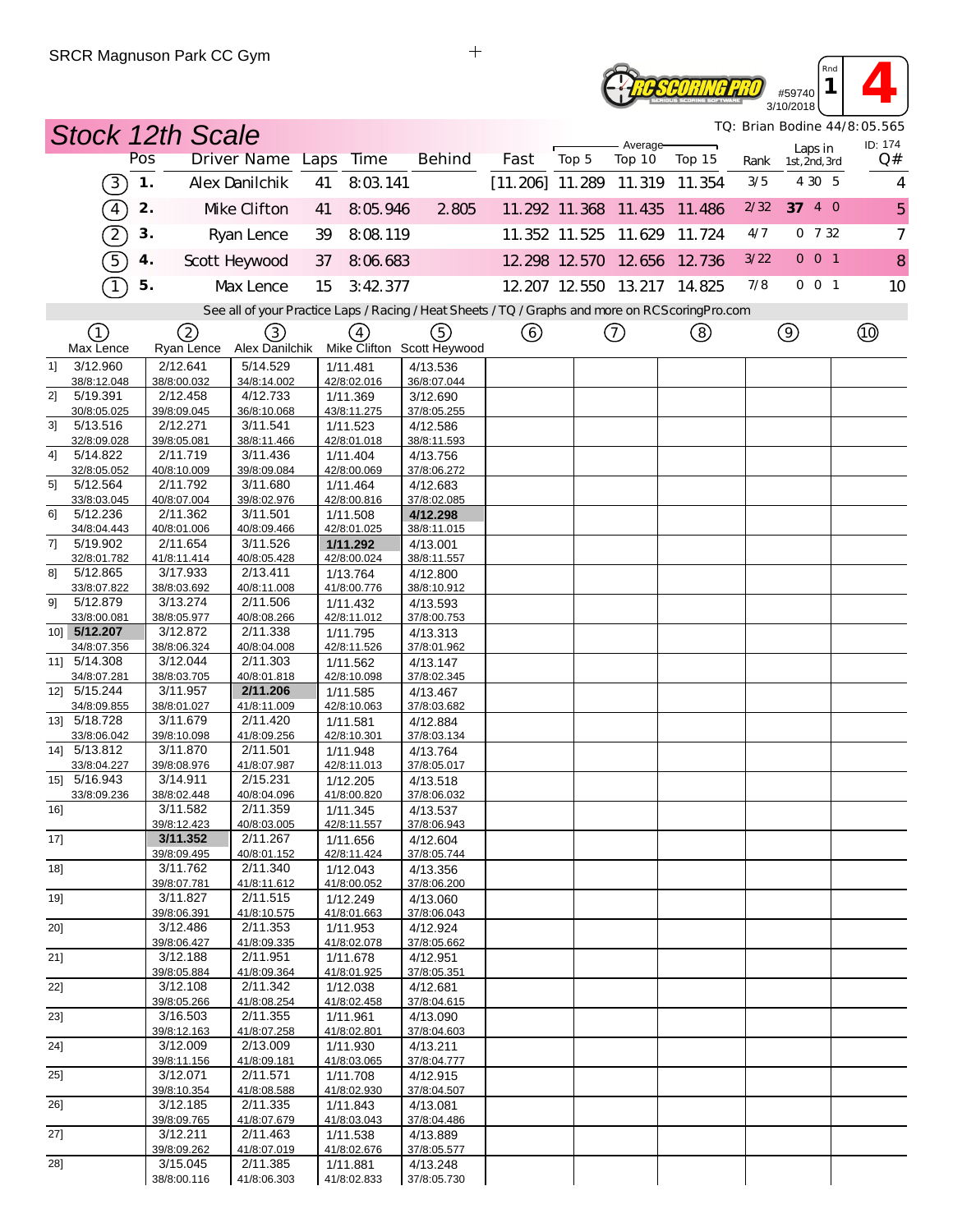| ัา`<br>Max Lence | 2)<br>Ryan Lence        | ි)<br>Alex Danilchik    |      | $\widehat{4}$           | <u> (5)</u><br>Mike Clifton Scott Heywood |              | ⓒ              | ⑦              | ⑧        | ⊚                         | ⑩ |
|------------------|-------------------------|-------------------------|------|-------------------------|-------------------------------------------|--------------|----------------|----------------|----------|---------------------------|---|
| 29]              | 3/12.745                | 2/11.908                |      | 1/11.695                | 4/12.757                                  |              |                |                |          |                           |   |
|                  | 38/8:00.254             | 41/8:06.373             |      | 41/8:02.711             | 37/8:05.261                               |              |                |                |          |                           |   |
| 30]              | 3/11.909                | 2/11.617                |      | 1/11.810                | 4/13.307                                  |              |                |                |          |                           |   |
|                  | 39/8:11.946             | 41/8:06.027             |      | 41/8:02.761             | 37/8:05.501                               |              |                |                |          |                           |   |
| 31]              | 3/12.520<br>39/8:11.827 | 2/11.421                |      | 1/11.613                | 4/13.123                                  |              |                |                |          |                           |   |
| 32]              | 3/12.006                | 41/8:05.453<br>2/11.474 |      | 41/8:02.543             | 37/8:05.499                               |              |                |                |          |                           |   |
|                  | 39/8:11.095             | 41/8:04.991             |      | 1/12.182<br>41/8:03.082 | 4/12.807<br>37/8:05.139                   |              |                |                |          |                           |   |
| 33]              | 3/12.085                | 2/11.577                |      | 1/12.002                | 4/12.780                                  |              |                |                |          |                           |   |
|                  | 39/8:10.049             | 41/8:04.669             |      | 41/8:03.352             | 37/8:04.767                               |              |                |                |          |                           |   |
| 34]              | 3/12.271                | 2/11.610                |      | 1/11.729                | 4/14.444                                  |              |                |                |          |                           |   |
|                  | 39/8:10.138             | 41/8:04.415             |      | 41/8:03.281             | 37/8:06.223                               |              |                |                |          |                           |   |
| $35$ ]           | 3/12.620                | 2/11.500                |      | 1/11.866                | 4/13.989                                  |              |                |                |          |                           |   |
|                  | 39/8:10.196             | 41/8:04.046             |      | 41/8:03.366             | 37/8:07.120                               |              |                |                |          |                           |   |
| 36]              | 3/11.712                | 2/11.843                |      | 1/12.145                | 4/12.683                                  |              |                |                |          |                           |   |
|                  | 39/8:09.265             | 41/8:04.096             |      | 41/8:03.777             | 37/8:06.621                               |              |                |                |          |                           |   |
| 37]              | 3/11.684                | 2/11.888                |      | 1/11.593                | 4/13.210                                  |              |                |                |          |                           |   |
|                  | 39/8:08.364             | 41/8:04.187             |      | 41/8:03.545             | 37/8:06.068                               |              |                |                |          |                           |   |
| 38]              | 3/12.279                | 1/11.484                |      | 2/12.818                |                                           |              |                |                |          |                           |   |
|                  | 39/8:08.115             | 41/8:03.832             |      | 41/8:04.652             |                                           |              |                |                |          |                           |   |
| 39]              | 3/12.522                | 1/11.464                |      | 2/11.811                |                                           |              |                |                |          |                           |   |
|                  | 39/8:08.012             | 41/8:03.474             |      | 41/8:04.641             |                                           |              |                |                |          |                           |   |
| 40]              |                         | 1/11.628                |      | 2/12.122                |                                           |              |                |                |          |                           |   |
|                  |                         | 41/8:03.308<br>1/11.620 |      | 41/8:04.948             |                                           |              |                |                |          |                           |   |
| 41]              |                         | 41/8:03.014             |      | 2/12.824<br>41/8:05.095 |                                           |              |                |                |          |                           |   |
|                  | <b>Top Qualifiers</b>   | Qual#                   | Laps | Race Time               | <b>Behind</b>                             | Rnd          | Race           | Pos In Race    | Fast Lap | <b>Best 3 Consecutive</b> |   |
|                  | <b>Brian Bodine</b>     | 1                       | 44   | 8:05.565                |                                           | 1            | 3              | 1              | 10.792   | 32.465                    |   |
|                  | <b>Todd Mason</b>       | 2                       | 44   | 8:06.742                | 1.177                                     | $\mathbf{1}$ | 3              | $\overline{2}$ | 10.810   | 32.545                    |   |
|                  | Ron Lui                 | 3                       | 42   | 8:07.767                |                                           | 1            | 3              | 3              | 11.143   | 33.475                    |   |
|                  |                         | $\overline{4}$          |      |                         |                                           | $\mathbf{1}$ | $\overline{4}$ |                |          |                           |   |
|                  | <b>Alex Danilchik</b>   |                         | 41   | 8:03.141                |                                           |              |                | $\mathbf{1}$   | 11.206   | 33.847                    |   |
|                  | <b>Mike Clifton</b>     | 5                       | 41   | 8:05.946                | 2.805                                     | 1            | $\overline{4}$ | 2              | 11.292   | 34.264                    |   |
|                  | Jeff Glossip            | 6                       | 41   | 8:10.574                | 4.628                                     | $\mathbf{1}$ | 3              | 4              | 11.364   | 34.466                    |   |
|                  | Ryan Lence              | $\overline{7}$          | 39   | 8:08.119                |                                           | 1            | 4              | 3              | 11.352   | 34.696                    |   |
|                  | Scott Heywood           | 8                       | 37   | 8:06.683                |                                           | $\mathbf{1}$ | $\overline{4}$ | $\overline{4}$ | 12.298   | 37.982                    |   |
|                  | Ken Vannice             | 9                       | 15   | 3:07.119                |                                           | 1            | 3              | 5              | 11.661   | 35.077                    |   |
|                  | Max Lence               | 10                      | 15   | 3:42.377                | 35.258                                    | $\mathbf{1}$ | $\overline{4}$ | 5              | 12.207   | 37.951                    |   |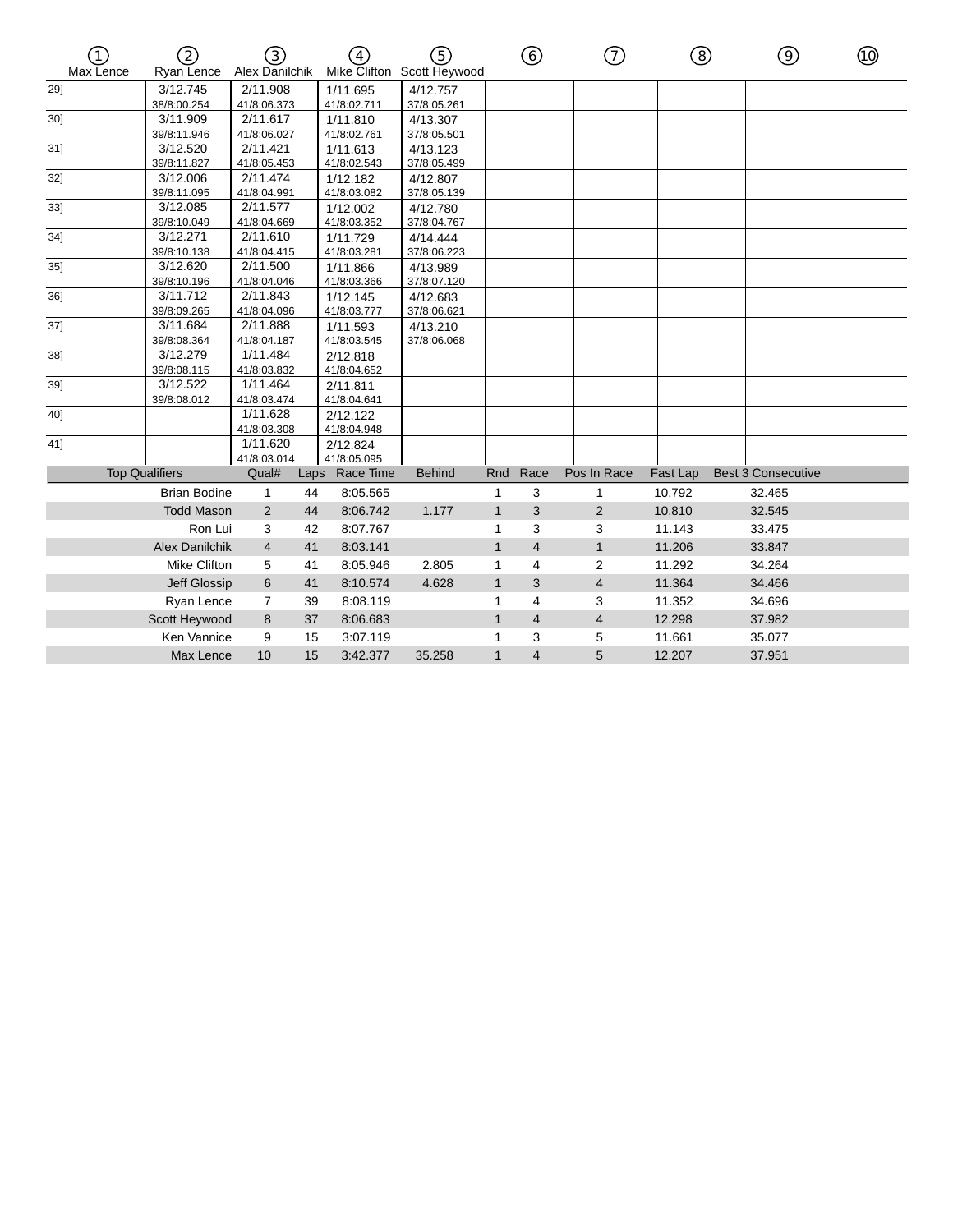# **TE SCORING PRO** #59740

**1 5** 3/10/2018 *TQ: Alex Danilchik 34/6:09.360*

*Rnd*

| <b>Modified Touring</b>       |     |                         |                                                                                                   |    |                         |                         |                          |                         |                      |        |       |                          | TQ: Alex Danilchik 34/6:09.360 |
|-------------------------------|-----|-------------------------|---------------------------------------------------------------------------------------------------|----|-------------------------|-------------------------|--------------------------|-------------------------|----------------------|--------|-------|--------------------------|--------------------------------|
|                               | Pos |                         | Driver Name Laps                                                                                  |    | <b>Time</b>             | <b>Behind</b>           | Fast                     | Top 5                   | Average-<br>Top 10   | Top 15 | Rank  | Laps in<br>1st, 2nd, 3rd | ID: 176<br>Q#                  |
| $\left[2\right]$              | 1.  |                         | Alex Danilchik                                                                                    | 34 | 6:09:360                |                         |                          |                         | 10.563 10.589 10.628 | 10.679 | 1/14  | 34 0 0                   | 1                              |
|                               |     |                         |                                                                                                   |    |                         |                         |                          |                         |                      |        |       |                          |                                |
| $\overline{\mathcal{T}}$      | 2.  |                         | <b>Stuart Mason</b>                                                                               | 33 | 6:02.005                |                         |                          | 10.645 10.679 10.711    |                      | 10.746 | 2/14  | 0236                     | $\overline{2}$                 |
| $\boxed{6}$                   | 3.  |                         | Sam Forbes                                                                                        | 33 | 6:08.087                | 6.082                   |                          |                         | 10.561 10.653 10.727 | 10.784 | 6/18  | 0527                     | 3                              |
| $\sqrt{5}$                    | 4.  |                         | <b>Donny Banks</b>                                                                                | 32 | 6:04.321                |                         | $[10.426]$ 10.585 10.696 |                         |                      | 10.773 | 3/6   |                          | 4                              |
| $\boxed{3}$                   | 5.  |                         | Jake Danilchik                                                                                    | 31 | 6:10.863                |                         |                          |                         | 11.032 11.202 11.276 | 11.367 | 12/14 |                          | 5                              |
| $\boxed{4}$                   | 6.  |                         | George Strichan                                                                                   | 20 | 3:50.002                |                         |                          | 11.091 11.131           | 11.184 11.258        |        | 3/3   |                          | 6                              |
| $\top$                        | 7.  |                         | Weylin Rose                                                                                       | 9  | 1:41.747                |                         |                          | 10.663 10.770           |                      |        | 9/9   | 050                      | $\overline{7}$                 |
|                               |     |                         | See all of your Practice Laps / Racing / Heat Sheets / TQ / Graphs and more on RCS coring Pro.com |    |                         |                         |                          |                         |                      |        |       |                          |                                |
| (1)                           |     | (2)                     | (3)                                                                                               |    | $\left(4\right)$        | (5)                     |                          |                         | (7)                  |        |       |                          |                                |
| Weylin Rose                   |     |                         | Alex Danilchik Jake Danilchik George Strichar Donny Banks                                         |    |                         |                         | (6)<br>Sam Forbes        |                         | Stuart Mason         | (8)    |       | $\circledcirc$           |                                |
| 2/10.881<br>11                |     | 1/10.830                | 7/12.214                                                                                          |    | 5/11.261                | 6/12.157                | 4/11.219                 | 3/11.196                |                      |        |       |                          |                                |
| 34/6:09.092<br>2/10.700<br>2] |     | 34/6:08.022<br>1/10.594 | 30/6:06.003<br>6/11.382                                                                           |    | 32/6:00.032<br>5/11.359 | 30/6:04.008<br>7/11.846 | 33/6:10.026<br>3/10.865  | 33/6:09.006<br>4/10.943 |                      |        |       |                          |                                |
| 34/6:06.086                   |     | 34/6:04.014             | 31/6:05.008                                                                                       |    | 32/6:01.092             | 31/6:12.372             | 33/6:04.032              | 33/6:05.031             |                      |        |       |                          |                                |
| 3 <sup>1</sup><br>2/10.776    |     | 1/10.563                | 7/11.725                                                                                          |    | 5/11.407                | 6/10.810                | 3/10.739                 | 4/10.924                |                      |        |       |                          |                                |
| 34/6:06.746<br>41<br>2/10.830 |     | 34/6:02.553<br>1/10.604 | 31/6:04.973<br>7/11.164                                                                           |    | 32/6:02.986<br>5/11.267 | 32/6:11.306<br>6/10.907 | 33/6:01.002<br>3/10.654  | 33/6:03.066<br>4/10.854 |                      |        |       |                          |                                |
| 34/6:07.115                   |     | 34/6:02.015             | 31/6:00.022                                                                                       |    | 32/6:02.032             | 32/6:05.076             | 34/6:09.058              | 33/6:02.034             |                      |        |       |                          |                                |
| 2/10.663<br>5 <sup>1</sup>    |     | 1/10.650                | 6/11.304                                                                                          |    | 5/11.213                | 7/17.168                | 3/11.036                 | 4/10.777                |                      |        |       |                          |                                |
| 34/6:06.018<br>4/14.476<br>6] |     | 34/6:02.032<br>1/12.181 | 32/6:09.856<br>6/11.588                                                                           |    | 32/6:01.664<br>5/12.336 | 29/6:04.762<br>7/12.122 | 34/6:10.668<br>3/12.342  | 33/6:00.954<br>2/11.554 |                      |        |       |                          |                                |
| 32/6:04.426                   |     | 34/6:10.713             | 32/6:10.026                                                                                       |    | 32/6:07.146             | 29/6:02.548             | 33/6:07.073              | 33/6:04.375             |                      |        |       |                          |                                |
| 7]<br>4/11.117<br>32/6:03.154 |     | 1/10.952<br>33/6:00.003 | 6/12.695<br>31/6:03.452                                                                           |    | 5/12.611<br>31/6:00.707 | 7/11.134<br>30/6:09.171 | 3/11.421<br>33/6:09.034  | 2/10.986<br>33/6:04.084 |                      |        |       |                          |                                |
| 4/11.141<br>81                |     | 1/10.634                | 6/11.961                                                                                          |    | 5/11.383                | 7/10.969                | 3/11.514                 | 2/10.863                |                      |        |       |                          |                                |
| 32/6:02.032                   |     | 34/6:09.792             | 31/6:04.366                                                                                       |    | 32/6:11.036             | 30/6:04.162             | 33/6:10.383              | 33/6:03.412             |                      |        |       |                          |                                |
| 4/11.163<br>91<br>32/6:01.777 |     | 1/10.827<br>34/6:09.058 | 6/12.461<br>31/6:06.798                                                                           |    | 5/12.308<br>31/6:02.183 | 7/11.658<br>30/6:02.566 | 3/11.543<br>32/6:00.284  | 2/12.718<br>33/6:09.673 |                      |        |       |                          |                                |
| 10                            |     | 1/11.157                | 5/12.727                                                                                          |    | 4/11.503                | 6/11.409                | 2/10.888                 | 3/12.055                |                      |        |       |                          |                                |
|                               |     | 34/6:10.566             | 31/6:09.582                                                                                       |    | 31/6:01.615             | 30/6:00.054             | 33/6:10.326              | 32/6:01.184             |                      |        |       |                          |                                |
| 11]                           |     | 1/10.870<br>34/6:10.476 | 6/12.662<br>31/6:11.661                                                                           |    | 4/11.209<br>31/6:00.332 | 5/10.776<br>31/6:09.069 | 2/10.937<br>33/6:09.048  | 3/11.022<br>32/6:00.407 |                      |        |       |                          |                                |
| 12]                           |     | 1/10.766                | 6/11.712                                                                                          |    | 4/11.091                | 5/10.620                | 2/10.711                 | 3/10.651                |                      |        |       |                          |                                |
| 13]                           |     | 34/6:10.118             | 31/6:10.940                                                                                       |    | 32/6:10.533             | 31/6:05.748             | 33/6:08.142              | 33/6:09.985             |                      |        |       |                          |                                |
|                               |     | 1/10.641<br>34/6:09.475 | 6/11.400<br>31/6:09.591                                                                           |    | 4/11.389<br>32/6:10.067 | 5/10.426<br>31/6:02.461 | 2/10.853<br>33/6:07.366  | 3/10.911<br>33/6:09.219 |                      |        |       |                          |                                |
| 14]                           |     | 1/10.927                | 6/12.988                                                                                          |    | 4/11.115                | 5/12.415                | 2/11.491                 | 3/10.820                |                      |        |       |                          |                                |
| 15]                           |     | 34/6:09.628<br>1/11.722 | 31/6:11.955<br>6/11.853                                                                           |    | 32/6:09.028<br>4/11.236 | 31/6:04.072<br>5/11.035 | 33/6:08.209<br>3/11.262  | 33/6:08.350<br>2/10.911 |                      |        |       |                          |                                |
|                               |     | 33/6:00.624             | 31/6:11.669                                                                                       |    | 32/6:08.405             | 31/6:02.596             | 33/6:08.456              | 33/6:07.818             |                      |        |       |                          |                                |
| $16$ ]                        |     | 1/10.818                | 6/11.387                                                                                          |    | 4/11.935                | 5/10.880                | 3/10.561                 | 2/10.834                |                      |        |       |                          |                                |
| 17]                           |     | 33/6:00.401<br>1/10.846 | 31/6:10.488<br>6/11.356                                                                           |    | 32/6:09.024<br>4/11.106 | 31/6:01.014<br>5/10.922 | 33/6:07.207<br>3/11.530  | 33/6:07.166<br>2/10.894 |                      |        |       |                          |                                |
|                               |     | 33/6:00.243             | 31/6:09.410                                                                                       |    | 32/6:08.432             | 32/6:11.294             | 33/6:07.988              | 33/6:06.707             |                      |        |       |                          |                                |
| 18]                           |     | 1/10.805<br>33/6:00.048 | 6/12.539<br>31/6:10.484                                                                           |    | 4/11.162<br>32/6:07.804 | 5/10.959<br>32/6:10.151 | 3/10.954<br>33/6:07.062  | 2/10.980<br>33/6:06.465 |                      |        |       |                          |                                |
| 19]                           |     | 1/10.844                | 6/11.270                                                                                          |    | 4/11.182                | 5/11.377                | 3/10.775                 | 2/10.707                |                      |        |       |                          |                                |
|                               |     | 34/6:10.832             | 31/6:09.373                                                                                       |    | 32/6:07.275             | 32/6:09.835             | 33/6:06.994              |                         | 33/6:05.778          |        |       |                          |                                |
| 20]                           |     | 1/10.801<br>34/6:10.651 | 6/11.259<br>31/6:08.357                                                                           |    | 4/11.929<br>32/6:08.368 | 5/11.246<br>32/6:09.344 | 3/12.481<br>33/6:09.237  | 2/11.164<br>33/6:05.904 |                      |        |       |                          |                                |
| 21]                           |     | 1/10.800                | 5/12.486                                                                                          |    |                         | 4/11.785                | 3/11.537                 | 2/10.734                |                      |        |       |                          |                                |
|                               |     | 34/6:10.486             | 31/6:09.239                                                                                       |    |                         | 32/6:09.706             | 33/6:09.772              | 33/6:05.357             |                      |        |       |                          |                                |
| 22]                           |     | 1/10.844<br>34/6:10.414 | 5/13.982<br>30/6:00.015                                                                           |    |                         | 4/11.086<br>32/6:09.032 | 3/12.016<br>33/6:10.995  | 2/11.139<br>33/6:05.046 |                      |        |       |                          |                                |
| 23]                           |     | 1/10.867                | 5/11.884                                                                                          |    |                         | 4/11.691                | 3/10.985                 | 2/10.840                |                      |        |       |                          |                                |
| 24]                           |     | 34/6:10.363<br>1/10.868 | 31/6:12.372<br>5/11.665                                                                           |    |                         | 32/6:09.252<br>4/12.297 | 33/6:10.618<br>3/10.641  | 2/10.795                | 33/6:05.123          |        |       |                          |                                |
|                               |     | 34/6:10.330             | 31/6:11.560                                                                                       |    |                         | 32/6:10.266             | 33/6:09.082              | 33/6:04.746             |                      |        |       |                          |                                |
| $25$ ]                        |     | 1/10.670                | 5/11.380                                                                                          |    |                         | 4/10.848                | 3/10.870                 | 2/10.748                |                      |        |       |                          |                                |
| 26]                           |     | 34/6:10.028<br>1/10.590 | 31/6:10.809<br>5/11.900                                                                           |    |                         | 32/6:09.331<br>4/11.109 | 33/6:09.375<br>3/10.831  | 2/10.817                | 33/6:04.346          |        |       |                          |                                |
|                               |     | 34/6:09.645             | 31/6:10.736                                                                                       |    |                         | 32/6:08.008             | 33/6:08.914              | 33/6:04.066             |                      |        |       |                          |                                |

 $\ddot{+}$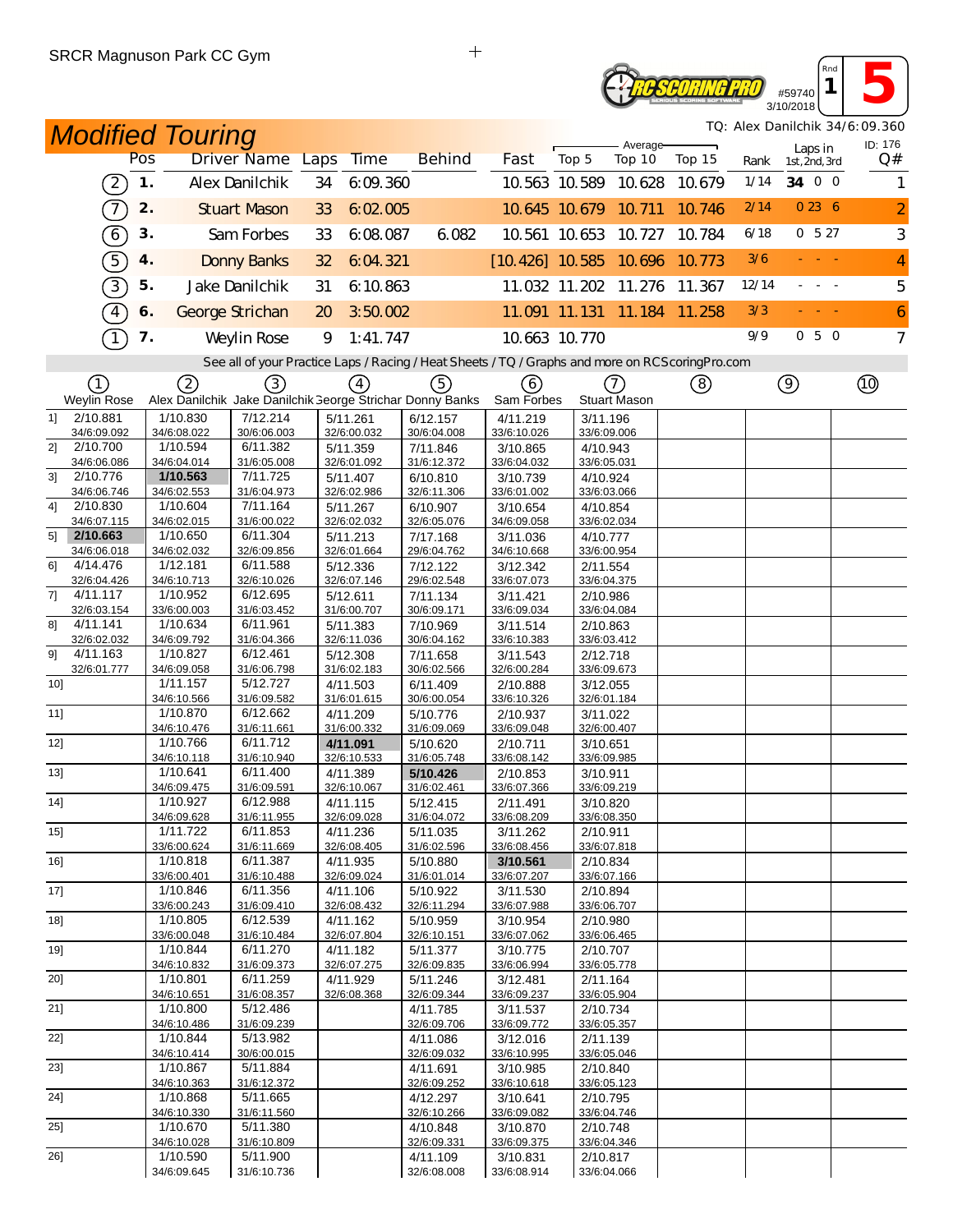| <b>Weylin Rose</b> | (2)<br>Alex Danilchik Jake Danilchik George Strichar Donny Banks | (3)                     |      | 4)        | (5)                     |     | (6)<br>Sam Forbes       | <b>Stuart Mason</b>     | ි        | 9)                        | (10) |
|--------------------|------------------------------------------------------------------|-------------------------|------|-----------|-------------------------|-----|-------------------------|-------------------------|----------|---------------------------|------|
| 27]                | 1/10.594<br>34/6:09.290                                          | 5/11.328<br>31/6:10.013 |      |           | 4/10.671<br>32/6:07.786 |     | 3/11.576<br>33/6:09.392 | 2/10.702<br>33/6:03.066 |          |                           |      |
| 28]                | 1/10.940<br>34/6:09.385                                          | 5/11.285<br>31/6:09.298 |      |           | 4/10.503<br>32/6:06.662 |     | 3/10.699<br>33/6:08.810 | 2/10.818<br>33/6:03.424 |          |                           |      |
| 29]                | 1/11.066<br>34/6:09.626                                          | 5/13.209<br>31/6:10.685 |      |           | 4/11.184<br>32/6:06.355 |     | 3/11.494<br>33/6:09.178 | 2/10.645<br>33/6:03.363 |          |                           |      |
| $30$ ]             | 1/10.759<br>34/6:09.500                                          | 5/13.065<br>31/6:11.824 |      |           | 4/10.739<br>32/6:05.006 |     | 3/10.805<br>33/6:08.753 | 2/10.850<br>33/6:02.835 |          |                           |      |
| $31$ ]             | 1/10.803<br>34/6:09.426                                          | 5/11.032<br>31/6:10.086 |      |           | 4/10.705<br>32/6:04.851 |     | 3/10.938<br>33/6:08.503 | 2/10.694<br>33/6:02.520 |          |                           |      |
| 32]                | 1/10.739<br>34/6:09.293                                          |                         |      |           | 4/10.867<br>32/6:04.032 |     | 3/10.947<br>33/6:08.028 | 2/10.748<br>33/6:02.267 |          |                           |      |
| 33]                | 1/10.780<br>34/6:09.209                                          |                         |      |           |                         |     | 3/10.972<br>33/6:08.009 | 2/10.711<br>33/6:02.001 |          |                           |      |
| $34$ ]             | 1/11.008<br>34/6:09.036                                          |                         |      |           |                         |     |                         |                         |          |                           |      |
|                    | <b>Top Qualifiers</b>                                            | Qual#                   | Laps | Race Time | <b>Behind</b>           | Rnd | Race                    | Pos In Race             | Fast Lap | <b>Best 3 Consecutive</b> |      |
|                    | Alex Danilchik                                                   | 1                       | 34   | 6:09.360  |                         |     | 5                       |                         | 10.563   | 31.761                    |      |
|                    | <b>Stuart Mason</b>                                              | 2                       | 33   | 6:02.005  |                         |     | 5                       | 2                       | 10.645   | 32.153                    |      |
|                    | Sam Forbes                                                       | 3                       | 33   | 6:08.087  | 6.082                   |     | 5                       | 3                       | 10.561   | 32.258                    |      |
|                    | Donny Banks                                                      | $\overline{4}$          | 32   | 6:04.321  |                         |     | 5                       | 4                       | 10.426   | 31.822                    |      |
|                    | Jake Danilchik                                                   | 5                       | 31   | 6:10.863  |                         |     | 5                       | 5                       | 11.032   | 34.056                    |      |
|                    | George Strichan                                                  | 6                       | 20   | 3:50.002  |                         |     | 5                       | 6                       | 11.091   | 33.450                    |      |
|                    | Weylin Rose                                                      | 7                       | 9    | 1:41.747  |                         |     | 5                       | 7                       | 10.663   | 32.269                    |      |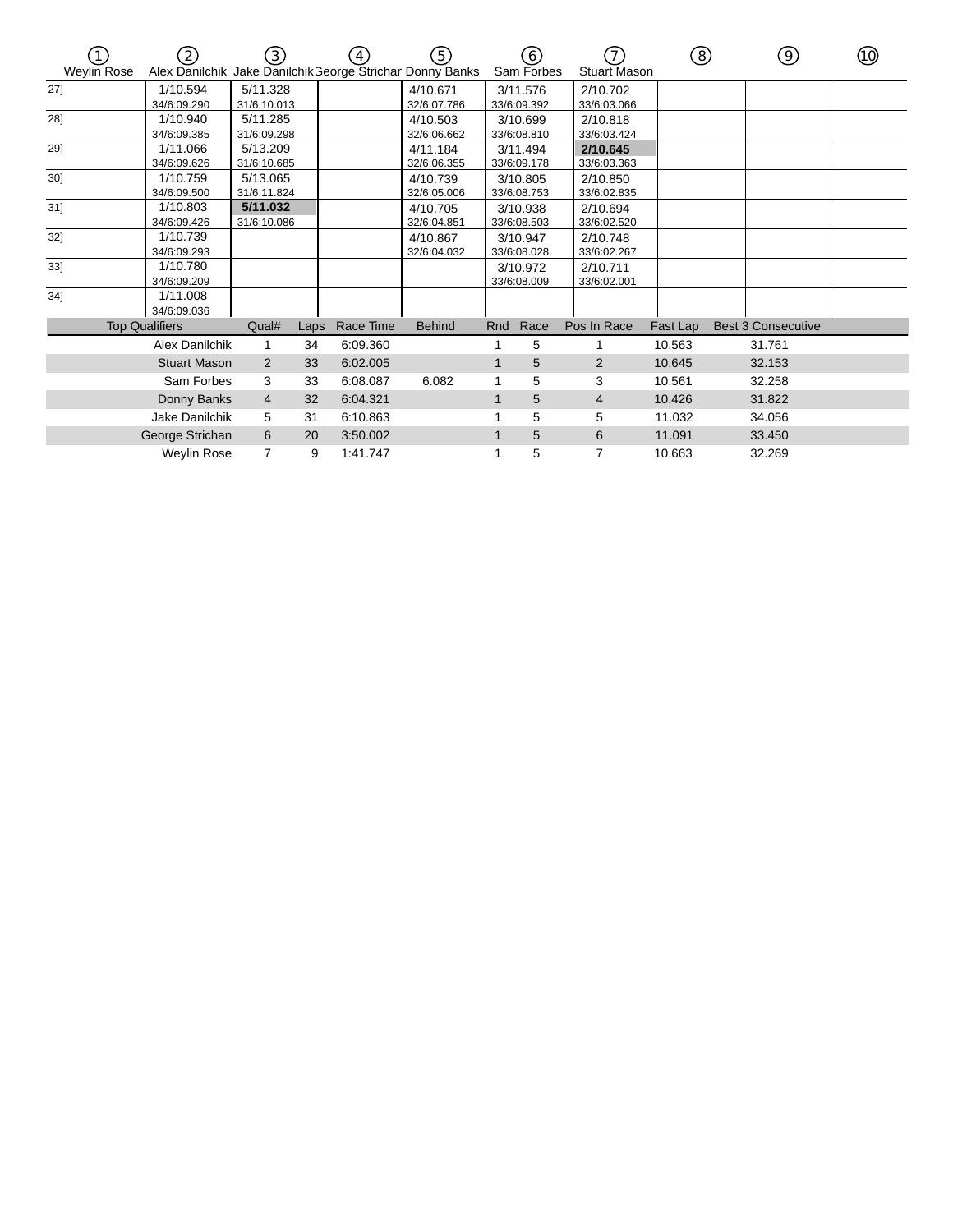

**<sup>1</sup> 6** 3/10/2018 *TQ: Alex Pate 28/6:08.131*

*Rnd*

|    | <b>Formula 1</b>            |               |                                    |                                                                                                   |    |                                      |                         |                        |               |                      |        |       |                          | TQ: Alex Pate 28/6:08.131 |
|----|-----------------------------|---------------|------------------------------------|---------------------------------------------------------------------------------------------------|----|--------------------------------------|-------------------------|------------------------|---------------|----------------------|--------|-------|--------------------------|---------------------------|
|    |                             | Pos           |                                    | Driver Name Laps                                                                                  |    | <b>Time</b>                          | <b>Behind</b>           | Fast                   | Top 5         | Average-<br>Top 10   | Top 15 | Rank  | Laps in<br>1st, 2nd, 3rd | ID: 177<br>Q#             |
|    | $\left(1\right)$            | $\mathbf 1$ . |                                    | <b>Alex Pate</b>                                                                                  | 28 | 6:08.131                             |                         |                        |               | 12 513 12 626 12 713 | 12.775 | 2/3   | 20 8 0                   | $\mathbf{1}$              |
|    | $\binom{4}{}$               | 2.            |                                    | <b>Russ Dyer</b>                                                                                  | 28 | 6:12.578                             | 4.447                   |                        |               | 12.829 12.863 12.902 | 12.964 | 1/18  | 0 124                    | $\overline{2}$            |
|    | $\left( 2\right)$           | 3.            |                                    | Dave McMullen                                                                                     | 28 | 6:13.494                             | 0.916                   | [12.489] 12.748 12.921 |               |                      | 13.035 | 2/12  | 8 19 1                   | 3                         |
|    | 3)                          | 4.            |                                    | Scott Heywood                                                                                     | 21 | 6:06.039                             |                         |                        |               | 15.657 15.961 16.278 | 16.643 | 10/12 | - - -                    | $\overline{4}$            |
|    | $\sqrt{5}$                  | 5.            |                                    | Dave Hawley                                                                                       | 8  | 1:52.075                             |                         |                        | 13.192 13.510 |                      |        | 16/16 | $0\quad0\quad3$          | 5                         |
|    |                             |               |                                    | See all of your Practice Laps / Racing / Heat Sheets / TQ / Graphs and more on RCS coring Pro.com |    |                                      |                         |                        |               |                      |        |       |                          |                           |
|    | ①                           |               |                                    |                                                                                                   |    |                                      |                         |                        |               |                      |        |       |                          |                           |
|    | Alex Pate                   |               | (2)<br>Dave McMullen Scott Heywood | $\left(3\right)$                                                                                  |    | $\left(4\right)$<br><b>Russ Dyer</b> | (5)<br>Dave Hawley      | ⑥                      |               | ➀                    | ③      |       | $\circledcirc$           |                           |
| 1  | 1/13.037                    |               | 2/13.226                           | 5/26.044                                                                                          |    | 3/13.530                             | 4/14.630                |                        |               |                      |        |       |                          |                           |
| 2] | 28/6:05.012<br>2/13.779     |               | 28/6:10.044<br>1/13.313            | 14/6:04.056<br>5/17.792                                                                           |    | 27/6:05.031<br>3/13.379              | 25/6:05.075<br>4/13.784 |                        |               |                      |        |       |                          |                           |
|    | 27/6:02.007                 |               | 28/6:11.056                        | 17/6:12.064                                                                                       |    | 27/6:03.285                          | 26/6:09.033             |                        |               |                      |        |       |                          |                           |
| 31 | 1/12.706                    |               | 2/13.152                           | 5/17.702                                                                                          |    | 3/12.903                             | 4/13.645                |                        |               |                      |        |       |                          |                           |
|    | 28/6:08.853                 |               | 28/6:10.044                        | 18/6:09.024                                                                                       |    | 28/6:11.056                          | 26/6:04.052             |                        |               |                      |        |       |                          |                           |
| 4] | 1/12.516<br>28/6:04.028     |               | 2/12.853<br>28/6:07.078            | 5/18.528<br>18/6:00.315                                                                           |    | 3/13.207<br>28/6:11.014              | 4/13.633<br>26/6:01.985 |                        |               |                      |        |       |                          |                           |
| 51 | 2/15.638                    |               | 1/13.405                           | 5/16.450                                                                                          |    | 4/17.366                             | 3/13.616                |                        |               |                      |        |       |                          |                           |
|    | 27/6:05.472                 |               | 28/6:09.032                        | 19/6:06.776                                                                                       |    | 26/6:06.028                          | 26/6:00.412             |                        |               |                      |        |       |                          |                           |
| 61 | 2/14.385                    |               | 1/13.342                           | 5/16.549                                                                                          |    | 4/12.977                             | 3/13.192                |                        |               |                      |        |       |                          |                           |
| 7] | 27/6:09.027<br>2/13.190     |               | 28/6:10.002<br>1/12.489            | 20/6:16.009<br>5/18.006                                                                           |    | 26/6:01.226<br>4/13.219              | 27/6:11.025<br>3/13.466 |                        |               |                      |        |       |                          |                           |
|    | 27/6:07.392                 |               | 28/6:07.012                        | 20/6:14.485                                                                                       |    | 27/6:12.522                          | 27/6:10.017             |                        |               |                      |        |       |                          |                           |
| 81 | 2/13.226                    |               | 1/12.757                           | 5/16.060                                                                                          |    | 3/13.045                             | 4/16.109                |                        |               |                      |        |       |                          |                           |
|    | 27/6:06.012                 |               | 28/6:05.089                        | 20/6:07.825                                                                                       |    | 27/6:10.001                          | 26/6:04.227             |                        |               |                      |        |       |                          |                           |
| 91 | 2/12.846<br>27/6:03.096     |               | 1/13.788                           | 4/16.316                                                                                          |    | 3/13.241                             |                         |                        |               |                      |        |       |                          |                           |
|    | 10] 2/12.836                |               | 28/6:08.137<br>1/14.970            | 20/6:03.222<br>4/17.984                                                                           |    | 27/6:08.061<br>3/13.477              |                         |                        |               |                      |        |       |                          |                           |
|    | 27/6:02.232                 |               | 28/6:13.024                        | 20/6:02.086                                                                                       |    | 27/6:08.118                          |                         |                        |               |                      |        |       |                          |                           |
|    | 11] 2/12.900                |               | 1/13.000                           | 4/15.657                                                                                          |    | 3/12.834                             |                         |                        |               |                      |        |       |                          |                           |
|    | 27/6:00.965                 |               | 28/6:12.004                        | 21/6:16.262                                                                                       |    | 27/6:06.169                          |                         |                        |               |                      |        |       |                          |                           |
|    | 12] 1/12.850<br>28/6:13.123 |               | 2/13.760<br>27/6:00.135            | 4/16.898<br>21/6:14.482                                                                           |    | 3/13.512<br>27/6:06.052              |                         |                        |               |                      |        |       |                          |                           |
|    | 13] 1/12.779                |               | 2/12.781                           | 4/17.328                                                                                          |    | 3/12.829                             |                         |                        |               |                      |        |       |                          |                           |
|    | 28/6:11.947                 |               | 28/6:12.270                        | 21/6:13.654                                                                                       |    | 27/6:04.541                          |                         |                        |               |                      |        |       |                          |                           |
|    | 14] 1/12.703                |               | 2/13.867                           | 4/16.761                                                                                          |    | 3/13.504                             |                         |                        |               |                      |        |       |                          |                           |
|    | 28/6:10.078<br>15] 1/13.089 |               | 27/6:00.064<br>2/13.325            | 21/6:12.012<br>4/17.776                                                                           |    | 27/6:04.538<br>3/13.306              |                         |                        |               |                      |        |       |                          |                           |
|    | 28/6:10.496                 |               | 27/6:00.054                        | 21/6:12.019                                                                                       |    | 27/6:04.194                          |                         |                        |               |                      |        |       |                          |                           |
|    | 16] 1/14.176                |               | 2/13.144                           | 4/16.180                                                                                          |    | 3/12.870                             |                         |                        |               |                      |        |       |                          |                           |
|    | 28/6:12.155                 |               | 28/6:13.047                        | 21/6:10.164                                                                                       |    | 27/6:03.015                          |                         |                        |               |                      |        |       |                          |                           |
|    | 17] 1/13.426                |               | 2/13.676<br>27/6:00.291            | 4/18.030                                                                                          |    | 3/13.220                             |                         |                        |               |                      |        |       |                          |                           |
|    | 28/6:12.367<br>18] 1/13.127 |               | 2/13.215                           | 21/6:10.662<br>4/15.786                                                                           |    | 27/6:02.784<br>3/13.132              |                         |                        |               |                      |        |       |                          |                           |
|    | 28/6:12.104                 |               | 27/6:00.009                        | 21/6:08.491                                                                                       |    | 27/6:02.325                          |                         |                        |               |                      |        |       |                          |                           |
|    | 19] 1/12.513                |               | 2/13.627                           | 4/16.986                                                                                          |    | 3/13.086                             |                         |                        |               |                      |        |       |                          |                           |
|    | 28/6:10.955<br>20] 1/12.798 |               | 27/6:00.506<br>2/13.314            | 21/6:07.864<br>4/17.080                                                                           |    | 27/6:01.856                          |                         |                        |               |                      |        |       |                          |                           |
|    | 28/6:10.328                 |               | 27/6:00.045                        | 21/6:07.405                                                                                       |    | 3/12.968<br>27/6:01.273              |                         |                        |               |                      |        |       |                          |                           |
|    | 21] 1/12.940                |               | 2/13.284                           | 4/16.126                                                                                          |    | 3/12.955                             |                         |                        |               |                      |        |       |                          |                           |
|    | 28/6:09.946                 |               | 27/6:00.372                        | 21/6:06.004                                                                                       |    | 27/6:00.072                          |                         |                        |               |                      |        |       |                          |                           |
|    | 22] 1/12.694                |               | 2/13.021                           |                                                                                                   |    | 3/13.325                             |                         |                        |               |                      |        |       |                          |                           |
|    | 28/6:09.281<br>23] 1/13.016 |               | 28/6:13.303<br>2/13.153            |                                                                                                   |    | 27/6:00.670<br>3/13.814              |                         |                        |               |                      |        |       |                          |                           |
|    | 28/6:09.076                 |               | 28/6:13.081                        |                                                                                                   |    | 27/6:01.213                          |                         |                        |               |                      |        |       |                          |                           |
|    | 24] 1/13.356                |               | 2/13.297                           |                                                                                                   |    | 3/12.897                             |                         |                        |               |                      |        |       |                          |                           |
|    | 28/6:09.285<br>25] 1/12.931 |               | 28/6:13.053<br>2/12.860            |                                                                                                   |    | 27/6:00.675                          |                         |                        |               |                      |        |       |                          |                           |
|    | 28/6:08.995                 |               | 28/6:12.534                        |                                                                                                   |    | 3/12.910<br>27/6:00.190              |                         |                        |               |                      |        |       |                          |                           |
|    | 26] 1/12.740                |               | 2/13.306                           |                                                                                                   |    | 3/13.213                             |                         |                        |               |                      |        |       |                          |                           |
|    | 28/6:08.523                 |               | 28/6:12.054                        |                                                                                                   |    | 27/6:00.055                          |                         |                        |               |                      |        |       |                          |                           |
|    | 27] 1/13.057<br>28/6:08.407 |               | 2/13.616<br>28/6:12.856            |                                                                                                   |    | 3/12.972<br>28/6:13.011              |                         |                        |               |                      |        |       |                          |                           |
|    | 28] 1/12.877                |               | 3/13.953                           |                                                                                                   |    | 2/12.887                             |                         |                        |               |                      |        |       |                          |                           |
|    | 28/6:08.013                 |               | 27/6:00.151                        |                                                                                                   |    | 28/6:12.058                          |                         |                        |               |                      |        |       |                          |                           |

 $\qquad \qquad +$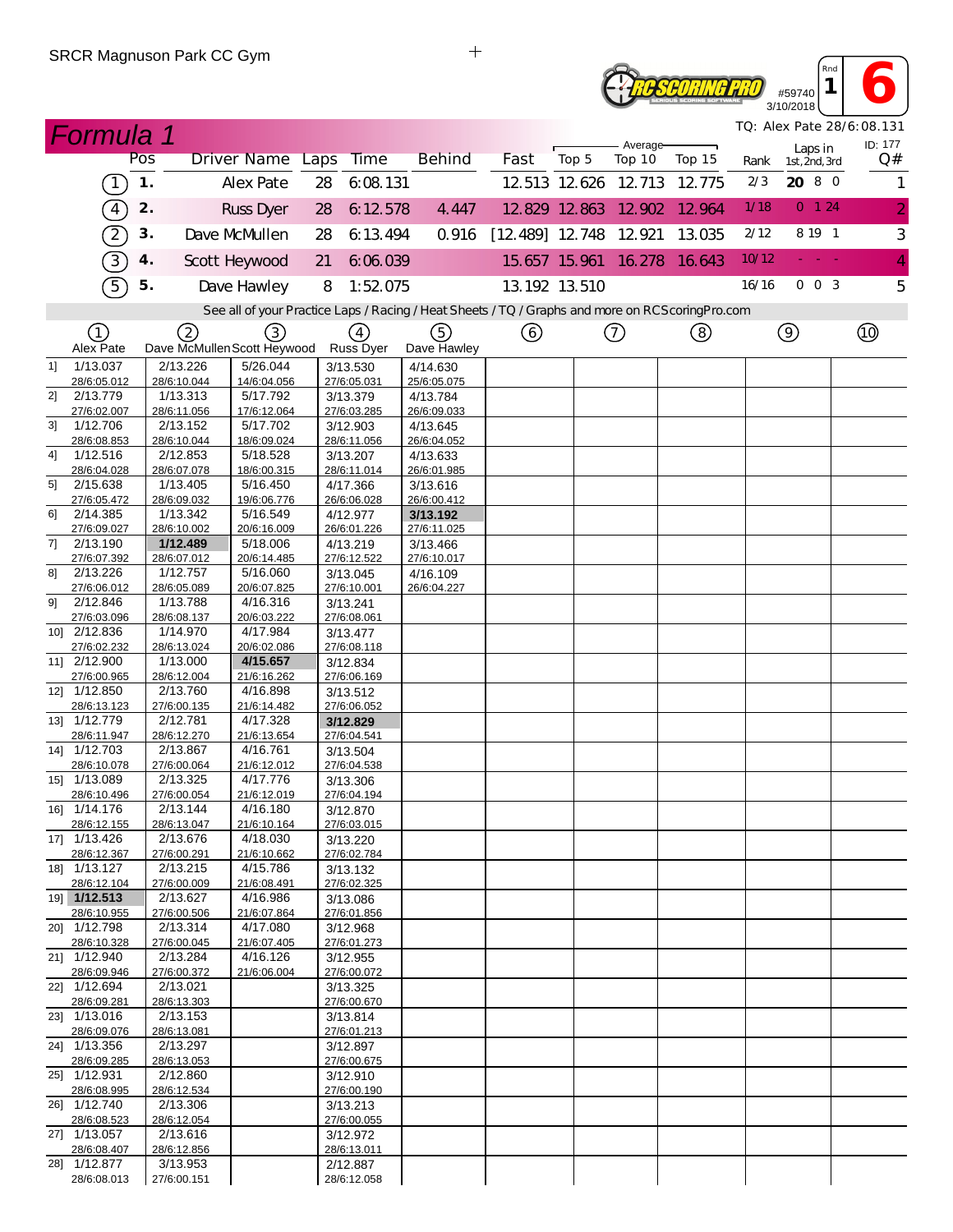| <b>Top Qualifiers</b> | Qual# | Laps | Race Time | <b>Behind</b> | Rnd | Race | Pos In Race | Fast Lap | Best 3 Consecutive |
|-----------------------|-------|------|-----------|---------------|-----|------|-------------|----------|--------------------|
| Alex Pate             |       | 28   | 6:08.131  |               |     | 6    |             | 12.513   | 38.251             |
| Russ Dyer             | 2     | 28   | 6:12.578  | 4.447         |     |      |             | 12.829   | 39,009             |
| Dave McMullen         |       | 28   | 6:13.494  | 0.916         |     |      |             | 12.489   | 38.588             |
| Scott Heywood         | 4     | 21   | 6:06.039  |               |     | 6    | 4           | 15.657   | 49.852             |
| Dave Hawley           | 5     |      | 1:52.075  |               |     |      |             | 13.192   | 40.274             |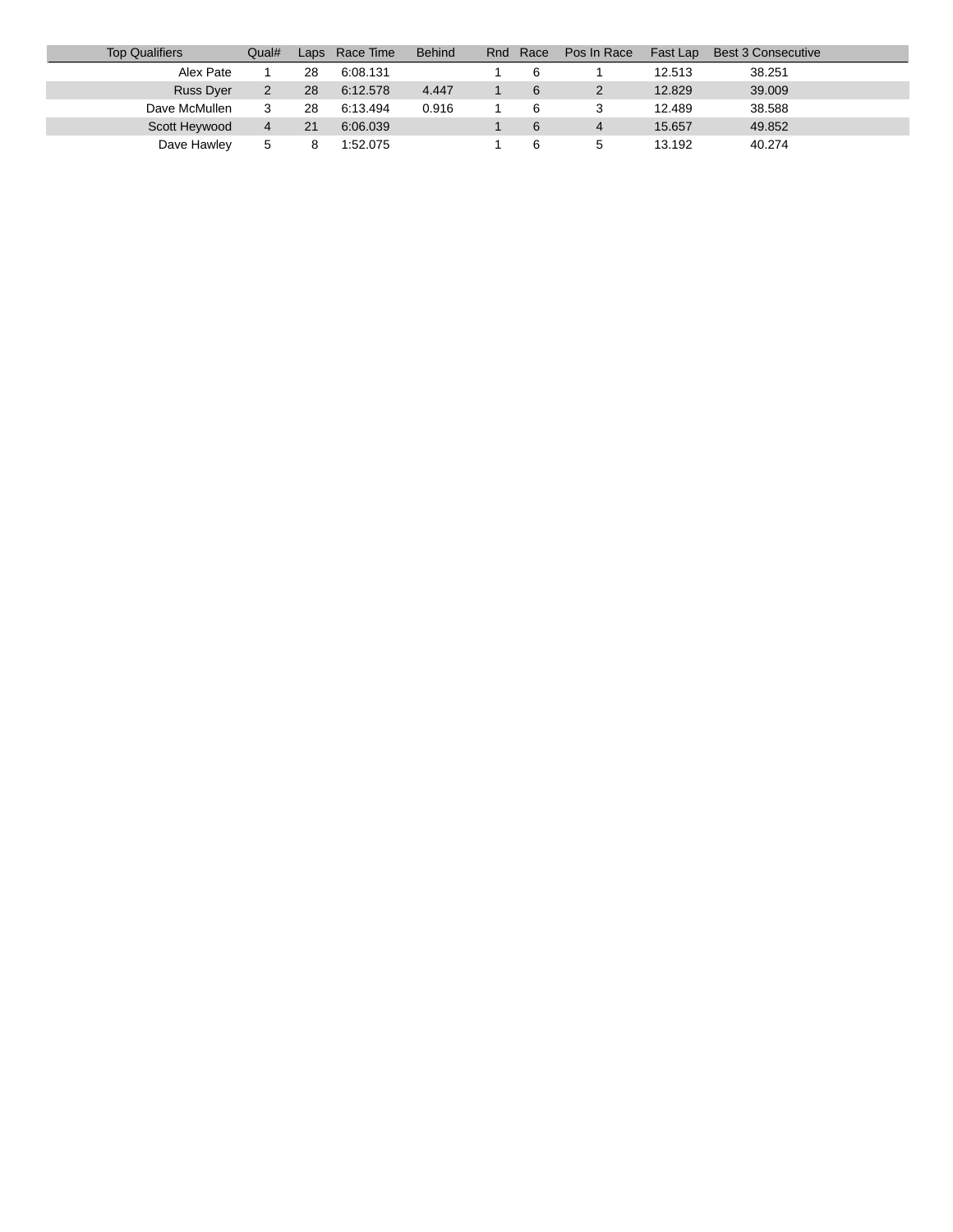#### **Reseoring Pro** #59740 3/10/2018

*TQ: Donny Banks 32/6:10.088*

*Rnd* **1 1** 

| <b>Stock Touring</b>          |               |                         |                                                                                                  |    |                         |                         |                               |       |                             |        |      |                          | TQ: Donny Banks 32/6:10.088<br>ID: 178 |
|-------------------------------|---------------|-------------------------|--------------------------------------------------------------------------------------------------|----|-------------------------|-------------------------|-------------------------------|-------|-----------------------------|--------|------|--------------------------|----------------------------------------|
|                               | Pos           |                         | Driver Name Laps                                                                                 |    | Time                    | <b>Behind</b>           | Fast                          | Top 5 | Average-<br>Top 10          | Top 15 | Rank | Laps in<br>1st, 2nd, 3rd | Q#                                     |
| (3)                           | $\mathbf 1$ . |                         | Donny Banks                                                                                      | 32 | 6:10.088                |                         |                               |       | 11.163 11.212 11.258        | 11.289 | 1/8  | 24 3 1                   | 1                                      |
| 5                             | 2.            |                         | <b>Stuart Mason</b>                                                                              | 31 | 6:02.582                |                         | [11.130] 11.176 11.209 11.246 |       |                             |        | 1/1  | 8 7 8                    | $\overline{a}$                         |
| T                             | 3.            |                         | Gary Lewis                                                                                       | 31 | 6:05.748                | 3.166                   |                               |       | 11.253 11.450 11.512 11.559 |        | 1/1  | 0217                     | 3                                      |
| $\boxed{4}$                   | 4.            |                         | Sam Forbes                                                                                       | 31 | 6:05.885                | 0.137                   |                               |       | 11.370 11.428 11.484 11.540 |        | 2/10 | 007                      | $\overline{4}$                         |
| $\left( 2\right)$             | 5.            |                         | Kelsey Myoshi                                                                                    | 31 | 6:10.867                | 4.982                   |                               |       | 11.611 11.624 11.652 11.676 |        | 1/10 |                          | 5                                      |
| $\left[6\right]$              | 6.            |                         | Ron Lui                                                                                          | 30 | 6:01.396                |                         |                               |       | 11.400 11.489 11.567 11.624 |        | 5/16 | 008                      | 6                                      |
|                               |               |                         | See all of your Practice Laps / Racing / Heat Sheets / TQ / Graphs and more on RCScoring Pro.com |    |                         |                         |                               |       |                             |        |      |                          |                                        |
| (1)                           |               | 2                       | (3)                                                                                              |    | (4)                     | (5)                     | (6)                           |       | (7)                         | (8)    |      | $\circledcirc$           | Q)                                     |
| <b>Gary Lewis</b>             |               |                         | Kelsey Miyoshi Donny Banks                                                                       |    | Sam Forbes              | <b>Stuart Mason</b>     | Ron Lui                       |       |                             |        |      |                          |                                        |
| 6/11.893<br>11                |               | 5/11.806                | 2/11.479                                                                                         |    | 3/11.632                | 1/11.453                | 4/11.745<br>31/6:03.094       |       |                             |        |      |                          |                                        |
| 31/6:08.059<br>2]<br>4/11.831 |               | 31/6:06.011<br>6/13.011 | 32/6:07.036<br>1/11.178                                                                          |    | 31/6:00.053<br>5/13.013 | 32/6:06.004<br>2/11.656 | 3/11.400                      |       |                             |        |      |                          |                                        |
| 31/6:07.066                   |               | 30/6:12.003             | 32/6:02.056                                                                                      |    | 30/6:09.006             | 32/6:09.076             | 32/6:10.024                   |       |                             |        |      |                          |                                        |
| 2/11.670<br>31                |               | 5/11.667                | 4/13.440                                                                                         |    | 6/12.233                | 1/11.168                | 3/12.778                      |       |                             |        |      |                          |                                        |
| 31/6:05.696                   |               | 30/6:04.008             | 30/6:01.361                                                                                      |    | 30/6:08.008             | 32/6:05.653             | 31/6:11.173                   |       |                             |        |      |                          |                                        |
| 2/11.720<br>41<br>31/6:05.102 |               | 5/11.866<br>30/6:02.625 | 4/11.506<br>31/6:08.009                                                                          |    | 6/11.684<br>30/6:04.002 | 1/11.650<br>32/6:07.044 | 3/11.490<br>31/6:07.427       |       |                             |        |      |                          |                                        |
| 2/11.594<br>5]                |               | 6/12.563                | 4/12.031                                                                                         |    | 5/11.629                | 1/11.212                | 3/11.639                      |       |                             |        |      |                          |                                        |
| 31/6:04.002                   |               | 30/6:05.046             | 31/6:09.706                                                                                      |    | 30/6:01.014             | 32/6:05.696             | 31/6:06.011                   |       |                             |        |      |                          |                                        |
| 61<br>2/11.616                |               | 6/12.241                | 4/11.323                                                                                         |    | 5/11.370                | 1/11.212                | 3/11.736                      |       |                             |        |      |                          |                                        |
| 31/6:03.032<br>2/11.752       |               | 30/6:05.075<br>6/11.745 | 31/6:06.626<br>3/11.260                                                                          |    | 31/6:09.726             | 32/6:04.533             | 31/6:05.748                   |       |                             |        |      |                          |                                        |
| 7]<br>31/6:03.497             |               | 30/6:03.857             | 31/6:04.117                                                                                      |    | 5/11.468<br>31/6:07.704 | 1/11.188<br>32/6:03.611 | 4/11.661<br>31/6:05.135       |       |                             |        |      |                          |                                        |
| 3/12.015<br>81                |               | 6/11.781                | 2/11.331                                                                                         |    | 5/11.544                | 1/11.130                | 4/11.976                      |       |                             |        |      |                          |                                        |
| 31/6:04.598                   |               | 30/6:02.055             | 31/6:02.506                                                                                      |    | 31/6:06.458             | 32/6:02.068             | 31/6:05.916                   |       |                             |        |      |                          |                                        |
| 3/11.717<br>91                |               | 6/11.693                | 2/11.744                                                                                         |    | 5/11.966                | 1/11.229                | 4/11.531                      |       |                             |        |      |                          |                                        |
| 31/6:04.456<br>10] 4/11.671   |               | 30/6:01.233<br>6/11.715 | 31/6:02.665<br>1/11.337                                                                          |    | 31/6:06.971             | 32/6:02.311             | 31/6:04.973                   |       |                             |        |      |                          |                                        |
| 31/6:04.188                   |               | 30/6:00.027             | 31/6:01.553                                                                                      |    | 5/11.486<br>31/6:05.862 | 2/15.380<br>31/6:03.568 | 3/11.451<br>31/6:03.971       |       |                             |        |      |                          |                                        |
| 11] 2/11.253                  |               | 6/11.784                | 1/11.235                                                                                         |    | 5/12.073                | 3/11.459                | 4/11.891                      |       |                             |        |      |                          |                                        |
| 31/6:02.784                   |               | 31/6:11.633             | 31/6:00.332                                                                                      |    | 31/6:06.645             | 31/6:02.812             | 31/6:04.390                   |       |                             |        |      |                          |                                        |
| 12] 2/11.515                  |               | 5/11.936                | 1/11.545                                                                                         |    | 4/11.882                | 6/15.938                | 3/11.861                      |       |                             |        |      |                          |                                        |
| 31/6:02.312<br>13] 2/11.844   |               | 31/6:11.509<br>5/11.798 | 31/6:00.142<br>1/11.363                                                                          |    | 31/6:06.781<br>4/11.620 | 30/6:01.675             | 31/6:04.663                   |       |                             |        |      |                          |                                        |
| 31/6:02.676                   |               | 31/6:11.007             | 32/6:11.126                                                                                      |    | 31/6:06.276             | 6/11.357<br>30/6:00.069 | 3/11.575<br>31/6:04.202       |       |                             |        |      |                          |                                        |
| 14] 2/11.686                  |               | 5/11.797                | 1/11.163                                                                                         |    | 3/11.721                | 4/11.320                | 6/18.549                      |       |                             |        |      |                          |                                        |
| 31/6:02.655                   |               | 31/6:10.671             | 32/6:10.148                                                                                      |    | 31/6:06.065             | 31/6:10.560             | 30/6:07.028                   |       |                             |        |      |                          |                                        |
| 15] 2/11.845                  |               | 5/11.725                | 1/13.315                                                                                         |    | 3/11.822                | 4/11.295                | 6/11.707                      |       |                             |        |      |                          |                                        |
| 31/6:02.948<br>16] 2/11.680   |               | 31/6:10.202<br>5/11.627 | $31/6.02$ 183<br>1/11.283                                                                        |    | 31/6.06089<br>3/11.609  | 31/6:09.021<br>4/11.186 | 30/6.05098<br>6/11.746        |       |                             |        |      |                          |                                        |
| 31/6:02.893                   |               | 31/6:09.597             | 31/6:01.401                                                                                      |    | 31/6:05.703             | 31/6:07.795             | 30/6:05.137                   |       |                             |        |      |                          |                                        |
| 17] 2/11.945                  |               | 5/11.759                | 1/11.383                                                                                         |    | 3/11.691                | 4/11.322                | 6/11.905                      |       |                             |        |      |                          |                                        |
| 31/6:03.338                   |               | 31/6:09.282             | 31/6:00.912                                                                                      |    | 31/6:05.508             | 31/6:06.802             | 30/6:04.658                   |       |                             |        |      |                          |                                        |
| 18] 2/11.622<br>31/6:03.165   |               | 5/11.638<br>31/6:08.813 | 1/11.270<br>31/6:00.271                                                                          |    | 3/11.721<br>31/6:05.386 | 4/11.484<br>31/6:06.213 | 6/12.163<br>30/6:04.666       |       |                             |        |      |                          |                                        |
| 19] 2/11.470                  |               | 5/12.588                | 1/11.228                                                                                         |    | 3/11.919                | 4/11.496                | 6/12.017                      |       |                             |        |      |                          |                                        |
| 31/6:02.765                   |               | 31/6:09.944             | 32/6:11.216                                                                                      |    | 31/6:05.604             | 31/6:05.685             | 30/6:04.452                   |       |                             |        |      |                          |                                        |
| 20] 2/11.533                  |               | 5/11.626                | 1/11.487                                                                                         |    | 4/11.533                | 3/11.469                | 6/11.982                      |       |                             |        |      |                          |                                        |
| 31/6:02.498                   |               | 31/6:09.473             | 32/6:11.004                                                                                      |    | 31/6:05.211             | 31/6:05.018             | 30/6:04.002                   |       |                             |        |      |                          |                                        |
| 21] 2/11.483<br>31/6:02.183   |               | 5/15.002<br>30/6:01.957 | 1/11.359<br>32/6:10.681                                                                          |    | 4/12.813<br>31/6:06.073 | 3/11.324<br>31/6:04.515 | 6/11.574<br>30/6:03.004       |       |                             |        |      |                          |                                        |
| 22] 2/11.536                  |               | 5/11.619                | 1/11.349                                                                                         |    | 4/11.482                | 3/11.368                | 6/11.910                      |       |                             |        |      |                          |                                        |
| 31/6:01.981                   |               | 30/6:01.035             | 32/6:10.341                                                                                      |    | 31/6:06.236             | 31/6:03.968             | 30/6:03.122                   |       |                             |        |      |                          |                                        |
| 23] 2/12.015                  |               | 5/11.953                | 1/11.314                                                                                         |    | 4/11.798                | 3/11.955                | 6/11.909                      |       |                             |        |      |                          |                                        |
| 31/6:02.443<br>24] 2/11.621   |               | 30/6:01.226<br>5/11.717 | 32/6:09.975<br>1/11.384                                                                          |    | 31/6:06.217<br>4/12.052 | 31/6:04.025<br>3/12.920 | 30/6:02.869<br>6/11.697       |       |                             |        |      |                          |                                        |
| 31/6:02.351                   |               | 30/6:00.825             | 32/6:09.746                                                                                      |    | 31/6:06.523             | 31/6:05.761             | 30/6:02.362                   |       |                             |        |      |                          |                                        |
| 25] 2/12.486                  |               | 5/11.974                | 1/11.492                                                                                         |    | 4/12.022                | 3/11.220                | 6/12.082                      |       |                             |        |      |                          |                                        |
| 31/6:03.332                   |               | 30/6:00.756             | 32/6:09.664                                                                                      |    | 31/6:06.767             | 31/6:05.043             | 30/6:02.376                   |       |                             |        |      |                          |                                        |
| 26] 2/11.586                  |               | 5/11.695                | 1/11.351                                                                                         |    | 4/11.702                | 3/11.288                | 6/11.758                      |       |                             |        |      |                          |                                        |
| 31/6:03.176<br>27] 3/13.401   |               | 30/6:00.380<br>5/11.716 | 32/6:09.415<br>1/12.672                                                                          |    | 31/6:06.622<br>4/11.391 | 31/6:04.464<br>2/11.496 | 30/6:01.996<br>6/11.652       |       |                             |        |      |                          |                                        |
| 31/6:05.111                   |               | 30/6:00.044             | 32/6:10.749                                                                                      |    | 31/6:06.121             | 31/6:04.169             | 30/6:01.533                   |       |                             |        |      |                          |                                        |

 $\ddot{+}$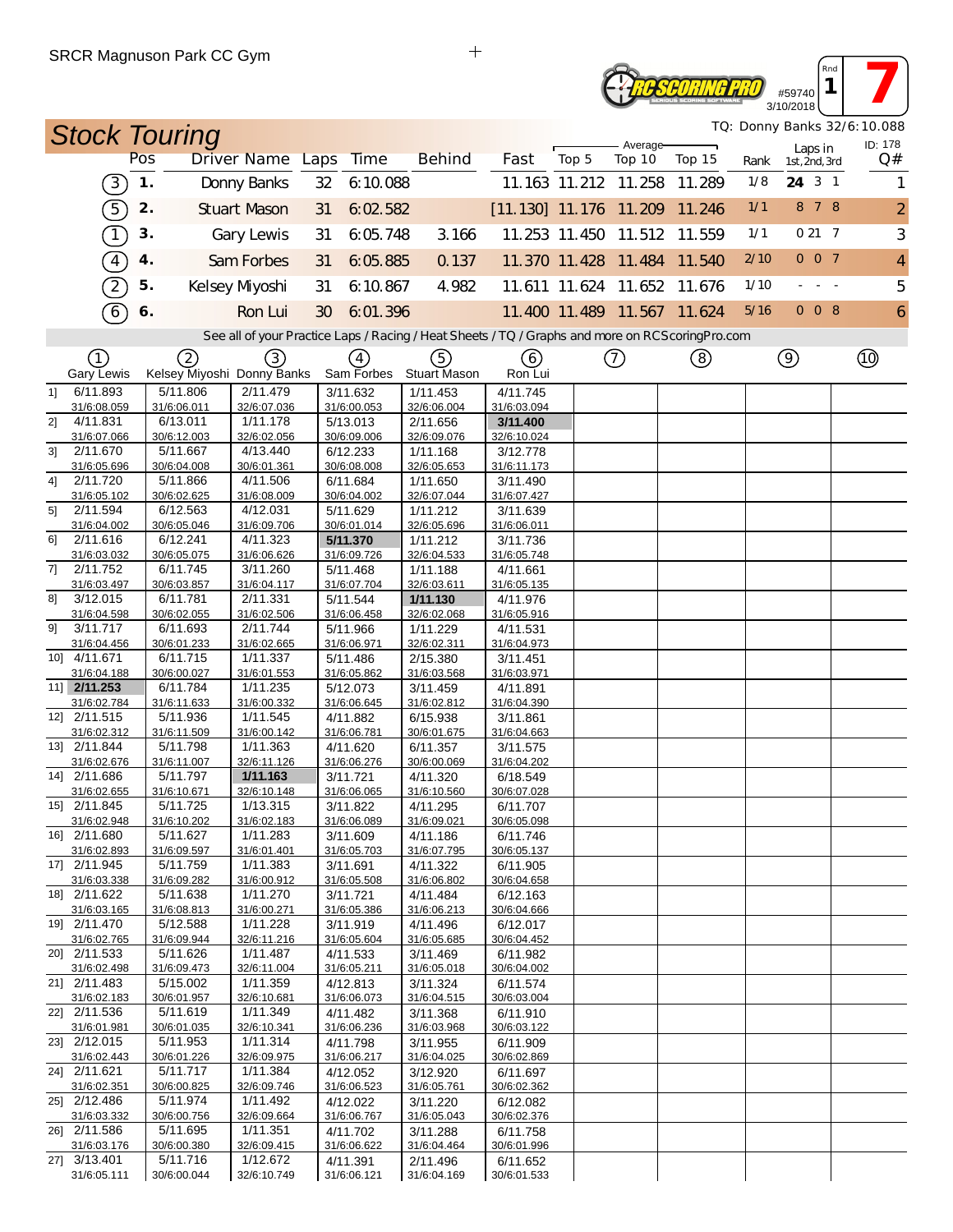|     | <b>Gary Lewis</b>           | (2)<br>Kelsey Miyoshi   | $\left(3\right)$<br>Donny Banks |      | 4)<br>Sam Forbes        | (5)<br><b>Stuart Mason</b> |     | (6)<br>Ron Lui          | (7)            | $\left(8\right)$ | (9)                       | (10) |
|-----|-----------------------------|-------------------------|---------------------------------|------|-------------------------|----------------------------|-----|-------------------------|----------------|------------------|---------------------------|------|
|     | 28] 3/11.723<br>31/6:05.047 | 5/11.868<br>31/6:11.900 | 1/11.478<br>32/6:10.628         |      | 4/11.857<br>31/6:06.165 | 2/11.424<br>31/6:03.807    |     | 6/11.801<br>30/6:01.275 |                |                  |                           |      |
|     | 29] 3/11.758<br>31/6:05.030 | 5/11.698<br>31/6:11.583 | 1/11.527<br>32/6:10.571         |      | 4/12.192<br>31/6:06.580 | 2/11.262<br>31/6:03.298    |     | 6/12.329<br>30/6:01.562 |                |                  |                           |      |
|     | 30] 3/11.539<br>31/6:04.787 | 5/11.611<br>31/6:11.194 | 1/11.359<br>32/6:10.336         |      | 4/11.433<br>31/6:06.172 | 2/11.385<br>31/6:02.958    |     | 6/11.881<br>30/6:01.004 |                |                  |                           |      |
|     | 31] 3/12.728<br>31/6:05.075 | 5/11.648<br>31/6:10.087 | 1/11.431<br>32/6:10.188         |      | 4/11.527<br>31/6:05.089 | 2/11.336<br>31/6:02.058    |     |                         |                |                  |                           |      |
| 32] |                             |                         | 1/11.471<br>32/6:10.009         |      |                         |                            |     |                         |                |                  |                           |      |
|     |                             | <b>Top Qualifiers</b>   | Qual#                           | Laps | Race Time               | <b>Behind</b>              | Rnd | Race                    | Pos In Race    | Fast Lap         | <b>Best 3 Consecutive</b> |      |
|     |                             | Donny Banks             |                                 | 32   | 6:10.088                |                            |     |                         |                | 11.163           | 33.881                    |      |
|     |                             | <b>Stuart Mason</b>     | $\overline{2}$                  | 31   | 6:02.582                |                            |     | $\overline{7}$          | 2              | 11.130           | 33.530                    |      |
|     |                             | Gary Lewis              | 3                               | 31   | 6:05.748                | 3.166                      |     | 7                       | 3              | 11.253           | 34.439                    |      |
|     |                             | Sam Forbes              | $\overline{4}$                  | 31   | 6:05.885                | 0.137                      |     | $\overline{7}$          | $\overline{4}$ | 11.370           | 34.382                    |      |
|     |                             | Kelsey Miyoshi          | 5                               | 31   | 6:10.867                | 4.982                      |     | $\overline{7}$          | 5              | 11.611           | 34.957                    |      |
|     |                             | Ron Lui                 | 6                               | 30   | 6:01.396                |                            |     | $\overline{7}$          | 6              | 11.400           | 34.865                    |      |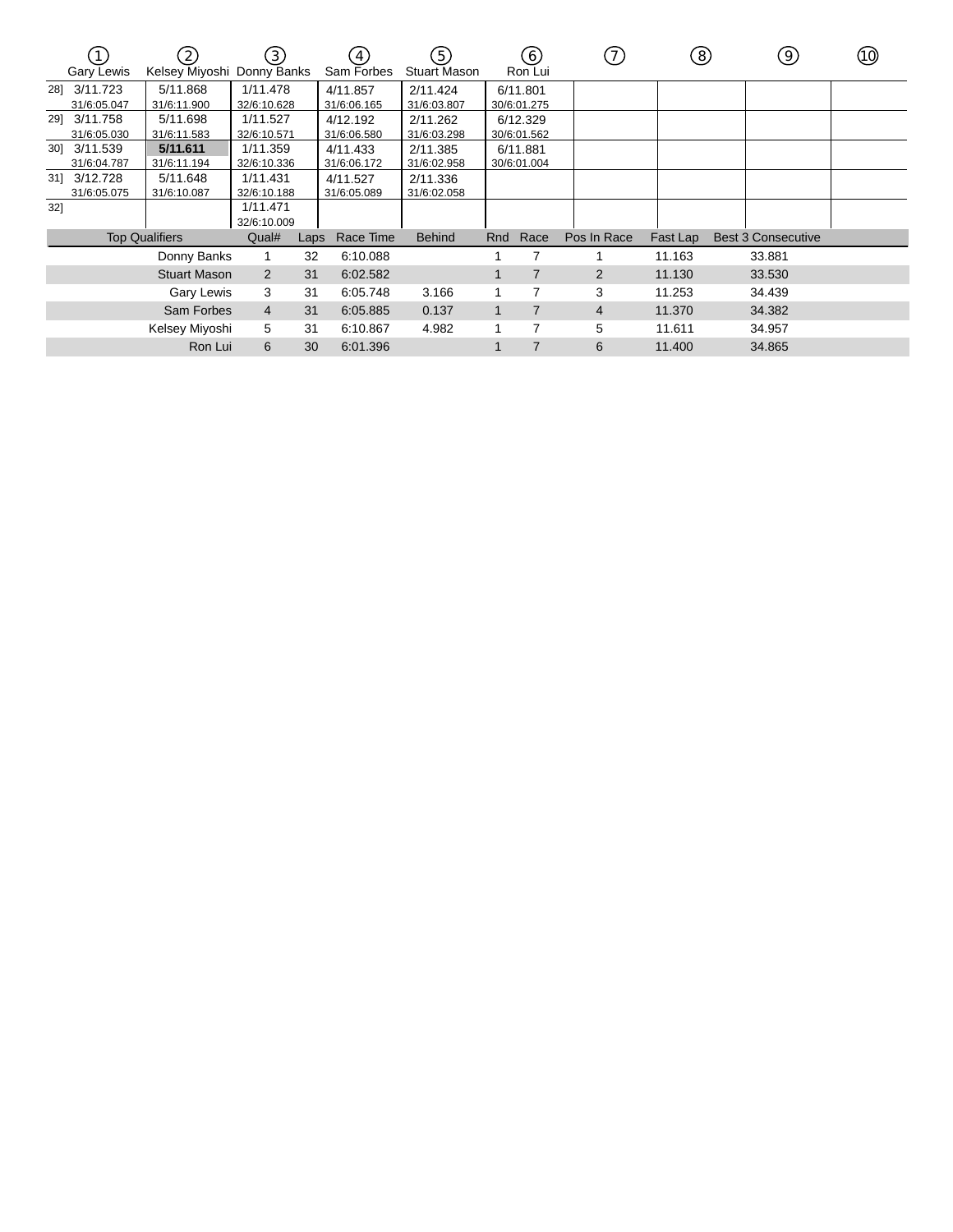## **RESCORING PRO** #59740

**1 8** 3/10/2018 *TQ: Donny Banks 32/6:10.088*

*Rnd*

| TQ: Donny Banks 32/6:10.088<br><b>Stock Touring</b> |                             |               |                          |                                                                                                   |    |                         |  |                         |                                                                        |                      |                             |        |       |                          |               |
|-----------------------------------------------------|-----------------------------|---------------|--------------------------|---------------------------------------------------------------------------------------------------|----|-------------------------|--|-------------------------|------------------------------------------------------------------------|----------------------|-----------------------------|--------|-------|--------------------------|---------------|
|                                                     |                             | Pos           |                          | Driver Name Laps                                                                                  |    | <b>Time</b>             |  | <b>Behind</b>           | Fast                                                                   | Top 5                | Average-<br>Top 10          | Top 15 | Rank  | Laps in<br>1st, 2nd, 3rd | ID: 178<br>Q# |
|                                                     | $\left(6\right)$            | $\mathbf 1$ . |                          | <b>Richard Reece</b>                                                                              | 31 | 6:05.885                |  |                         |                                                                        | 11.281 11.452 11.531 |                             | 11.583 | 2/10  | 24 6 0                   | 5             |
|                                                     | $\boxed{5}$                 | 2.            |                          | John Glasgow                                                                                      | 31 | 6:10.549                |  | 4.664                   | $[11.126]$ 11.369 11.484                                               |                      |                             | 11.584 | 1/15  | 5 13 13                  | 6             |
|                                                     | $\bigcap$                   | 3.            |                          | <b>Alex Pate</b>                                                                                  |    | 6:08.275                |  |                         |                                                                        |                      |                             |        | 1/1   | 0 0 7                    | 9             |
|                                                     |                             |               |                          |                                                                                                   | 30 |                         |  |                         |                                                                        |                      | 11.519 11.759 11.876        | 11.958 |       |                          |               |
|                                                     | $\widehat{2}$               | 4.            |                          | <b>Jack Browers</b>                                                                               | 29 | 6:02.356                |  |                         |                                                                        |                      | 11.931 12.077 12.124 12.168 |        | 1/13  |                          | 10            |
|                                                     | $\widehat{4}$               | 5.            |                          | Mke Malkinson                                                                                     | 23 | 4:37.113                |  |                         |                                                                        |                      | 11.281 11.323 11.415        | 11.486 | 13/14 | 2 12 9                   | 11            |
|                                                     | 3                           | 6.            |                          | Jeff Sr. Jenkins                                                                                  | 12 | 2 32 616                |  |                         |                                                                        |                      | 11.720 11.989 12.387        |        | 3/3   | $0$ 0 1                  | 12            |
|                                                     |                             |               |                          | See all of your Practice Laps / Racing / Heat Sheets / TQ / Graphs and more on RCS coring Pro.com |    |                         |  |                         |                                                                        |                      |                             |        |       |                          |               |
|                                                     | $\textcircled{\small{1}}$   |               | 2                        | ③                                                                                                 |    | (4)                     |  | (5)                     | (6)                                                                    |                      | $\circled{1}$               | (8)    |       | $\circledcirc$           |               |
| 1                                                   | Alex Pate<br>6/13.063       |               | Jack Browers<br>5/12.136 | 4/12.130                                                                                          |    | 3/11.753                |  | 1/11.205                | Jeff Sr. Jenkins Mike Malkinson John Glasgow Richard Reece<br>2/11.504 |                      |                             |        |       |                          |               |
|                                                     | 28/6:05.068                 |               | 30/6:04.002              | 30/6:03.009                                                                                       |    | 31/6:04.025             |  | 33/6:09.093             | 32/6:08.368                                                            |                      |                             |        |       |                          |               |
| 21                                                  | 6/12.082                    |               | 5/12.176                 | 3/11.949                                                                                          |    | 2/11.554                |  | 1/11.415                | 4/12.650                                                               |                      |                             |        |       |                          |               |
| 3 <sup>1</sup>                                      | 29/6:04.053<br>5/12.279     |               | 30/6:04.065<br>4/12.343  | 30/6:01.002<br>6/14.239                                                                           |    | 31/6:01.305             |  | 32/6:01.092             | 30/6:02.025                                                            |                      |                             |        |       |                          |               |
|                                                     | 29/6:01.726                 |               | 30/6:06.006              | 29/6:10.426                                                                                       |    | 3/12.845<br>30/6:01.005 |  | 1/11.586<br>32/6:04.906 | 2/11.648<br>31/6:09.933                                                |                      |                             |        |       |                          |               |
| 41                                                  | 5/12.008                    |               | 4/12.381                 | 6/11.720                                                                                          |    | 3/11.550                |  | 1/11.126                | 2/11.281                                                               |                      |                             |        |       |                          |               |
|                                                     | 30/6:10.725                 |               | 30/6:07.008              | 29/6:02.079                                                                                       |    | 31/6:09.675             |  | 32/6:02.064             | 31/6:04.087                                                            |                      |                             |        |       |                          |               |
| 5]                                                  | 4/12.249<br>30/6:10.008     |               | 6/13.429<br>29/6:02.326  | 5/12.139<br>29/6:00.644                                                                           |    | 3/11.304<br>31/6:05.862 |  | 1/13.149<br>31/6:02.576 | 2/11.739<br>31/6:04.684                                                |                      |                             |        |       |                          |               |
| 61                                                  | 5/13.568                    |               | 4/12.395                 | 6/14.504                                                                                          |    | 1/11.347                |  | 3/15.715                | 2/11.756                                                               |                      |                             |        |       |                          |               |
|                                                     | 29/6:03.708                 |               | 29/6:01.823              | 29/6:10.062                                                                                       |    | 31/6:03.475             |  | 30/6:11.371             | 31/6:04.663                                                            |                      |                             |        |       |                          |               |
| 71                                                  | 4/12.186<br>29/6:02.251     |               | 5/12.638<br>29/6:02.005  | 6/12.718<br>29/6:10.371                                                                           |    | 1/11.538<br>31/6:02.655 |  | 3/11.877<br>30/6:08.871 | 2/11.518<br>31/6:03.585                                                |                      |                             |        |       |                          |               |
| 8]                                                  | 4/12.104                    |               | 5/12.733                 | 6/12.135                                                                                          |    | 3/16.085                |  | 2/11.790                | 1/11.642                                                               |                      |                             |        |       |                          |               |
|                                                     | 29/6:00.832                 |               | 29/6:03.333              | 29/6:08.046                                                                                       |    | 30/6:07.425             |  | 30/6:06.975             | 31/6:03.242                                                            |                      |                             |        |       |                          |               |
| 91                                                  | 4/12.193                    |               | 5/12.502                 | 6/12.093                                                                                          |    | 3/11.453                |  | 2/11.553                | 1/11.811                                                               |                      |                             |        |       |                          |               |
|                                                     | 29/6:00.018<br>10] 4/12.196 |               | 29/6:03.241<br>5/12.162  | 29/6:06.141<br>6/13.098                                                                           |    | 30/6:04.766<br>2/11.569 |  | 30/6:04.733<br>3/11.951 | 31/6:03.561<br>1/11.587                                                |                      |                             |        |       |                          |               |
|                                                     | 30/6:11.079                 |               | 29/6:02.021              | 29/6:07.517                                                                                       |    | 30/6:03.363             |  | 30/6:04.011             | 31/6:03.134                                                            |                      |                             |        |       |                          |               |
|                                                     | 11] 4/12.103                |               | 5/11.931                 | 6/13.835                                                                                          |    | 2/11.558                |  | 3/11.894                | 1/11.580                                                               |                      |                             |        |       |                          |               |
|                                                     | 30/6:10.990<br>12] 4/12.173 |               | 29/6:00.733<br>5/12.227  | 29/6:10.567<br>6/12.056                                                                           |    | 30/6:01.527<br>2/11.443 |  | 30/6:03.436<br>3/12.176 | 31/6:02.756<br>1/11.818                                                |                      |                             |        |       |                          |               |
|                                                     | 30/6:10.005                 |               | 29/6:00.204              | 29/6:08.831                                                                                       |    | 31/6:12.372             |  | 30/6:03.006             | 31/6:03.035                                                            |                      |                             |        |       |                          |               |
|                                                     | 13] 4/13.502                |               | 5/13.160                 |                                                                                                   |    | 2/12.071                |  | 3/11.906                | 1/11.805                                                               |                      |                             |        |       |                          |               |
|                                                     | 29/6:00.737                 |               | 29/6:01.853              |                                                                                                   |    | 30/6:00.161             |  | 30/6:03.092             | 31/6:03.272                                                            |                      |                             |        |       |                          |               |
|                                                     | 14] 4/11.993<br>30/6:12.214 |               | 5/12.297<br>29/6:01.485  |                                                                                                   |    | 2/11.572<br>31/6:11.202 |  | 3/11.891<br>30/6:02.635 | 1/11.486<br>31/6:02.766                                                |                      |                             |        |       |                          |               |
|                                                     | 15] 4/12.397                |               | 5/12.450                 |                                                                                                   |    | 2/11.281                |  | 3/11.962                | 1/11.472                                                               |                      |                             |        |       |                          |               |
|                                                     | 30/6:12.002                 |               | 29/6:01.456              |                                                                                                   |    | 31/6:09.768             |  | 30/6:02.004             | 31/6:02.286                                                            |                      |                             |        |       |                          |               |
|                                                     | 16] 4/11.845<br>30/6:11.137 |               | 5/12.289<br>29/6:01.140  |                                                                                                   |    | 2/11.286<br>31/6:08.531 |  | 3/11.937<br>30/6:02.118 | 1/12.458<br>31/6:03.785                                                |                      |                             |        |       |                          |               |
|                                                     | 17] 4/12.512                |               | 5/15.045                 |                                                                                                   |    | 2/14.308                |  | 3/12.005                | 1/11.835                                                               |                      |                             |        |       |                          |               |
|                                                     | 30/6:11.382                 |               | 29/6:05.553              |                                                                                                   |    | 30/6:00.917             |  | 30/6:02.011             | 31/6:03.958                                                            |                      |                             |        |       |                          |               |
|                                                     | 18] 4/12.263<br>30/6:11.002 |               | 5/12.176<br>29/6:04.868  |                                                                                                   |    | 2/11.397<br>31/6:11.845 |  | 3/11.549<br>30/6:01.015 | 1/11.713<br>31/6:03.905                                                |                      |                             |        |       |                          |               |
|                                                     | 19] 4/13.059                |               | 5/12.091                 |                                                                                                   |    | 2/11.790                |  | 3/11.970                | 1/12.012                                                               |                      |                             |        |       |                          |               |
|                                                     | 30/6:12.284                 |               | 29/6:04.117              |                                                                                                   |    | 31/6:11.510             |  | 30/6:01.042             | 31/6:04.364                                                            |                      |                             |        |       |                          |               |
|                                                     | 20] 4/12.414<br>30/6:12.285 |               | 5/12.336<br>29/6:03.805  |                                                                                                   |    | 2/11.698<br>31/6:11.007 |  | 3/11.611<br>30/6:00.405 | 1/11.658                                                               |                      |                             |        |       |                          |               |
|                                                     | 21] 4/12.725                |               | 5/12.149                 |                                                                                                   |    | 3/13.321                |  | 2/11.973                | 31/6:04.203<br>1/11.614                                                |                      |                             |        |       |                          |               |
|                                                     | 29/6:00.304                 |               | 29/6:03.259              |                                                                                                   |    | 30/6:01.028             |  | 30/6:00.342             | 31/6:04.013                                                            |                      |                             |        |       |                          |               |
|                                                     | 22] 4/12.011                |               | 5/12.162                 |                                                                                                   |    | 3/11.797                |  | 2/12.116                | 1/11.631                                                               |                      |                             |        |       |                          |               |
|                                                     | 30/6:12.177<br>23] 4/12.149 |               | 29/6:02.776<br>5/12.176  |                                                                                                   |    | 30/6:00.709<br>3/12.593 |  | 30/6:00.490<br>2/11.563 | 31/6:03.855<br>1/12.894                                                |                      |                             |        |       |                          |               |
|                                                     | 30/6:11.830                 |               | 29/6:02.348              |                                                                                                   |    | 30/6:01.447             |  | 31/6:11.892             | 31/6:05.409                                                            |                      |                             |        |       |                          |               |
|                                                     | 24] 3/12.299                |               | 4/12.180                 |                                                                                                   |    |                         |  | 2/11.924                | 1/11.692                                                               |                      |                             |        |       |                          |               |
|                                                     | 30/6:11.712<br>25] 3/12.022 |               | 29/6:01.968<br>4/12.296  |                                                                                                   |    |                         |  | 31/6:11.793<br>2/11.576 | 31/6:05.283<br>1/11.728                                                |                      |                             |        |       |                          |               |
|                                                     | 30/6:11.268                 |               | 29/6:01.757              |                                                                                                   |    |                         |  | 31/6:11.280             | 31/6:05.217                                                            |                      |                             |        |       |                          |               |
|                                                     | 26] 3/11.890                |               | 4/12.655                 |                                                                                                   |    |                         |  | 2/11.813                | 1/11.783                                                               |                      |                             |        |       |                          |               |
|                                                     | 30/6:10.707<br>27] 3/11.928 |               | 29/6:01.953<br>4/13.409  |                                                                                                   |    |                         |  | 31/6:11.081<br>2/11.815 | 31/6:05.227<br>1/11.782                                                |                      |                             |        |       |                          |               |
|                                                     | 30/6:10.233                 |               | 29/6:02.951              |                                                                                                   |    |                         |  | 31/6:10.909             | 31/6:05.225                                                            |                      |                             |        |       |                          |               |

 $\qquad \qquad +$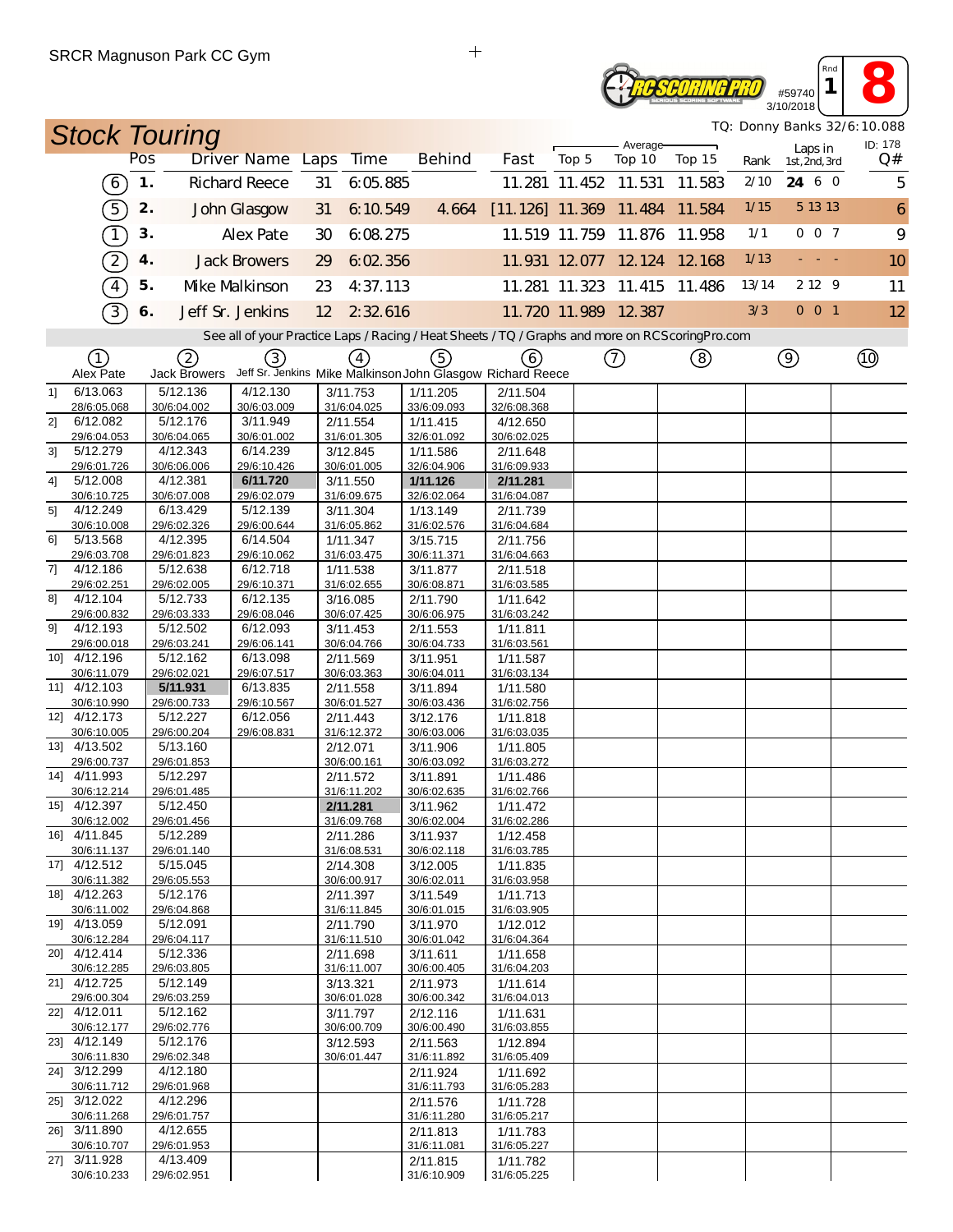| (2)<br><b>Jack Browers</b><br>Alex Pate |                         | (3)                     |      | $\mathbf{4}$ | (5)<br>Jeff Sr. Jenkins Mike Malkinson John Glasgow Richard Reece |                         | (6)            | (7)                     | (8)      | 9)                        | (10)   |  |
|-----------------------------------------|-------------------------|-------------------------|------|--------------|-------------------------------------------------------------------|-------------------------|----------------|-------------------------|----------|---------------------------|--------|--|
| 281                                     | 3/11.700<br>30/6:09.546 | 4/12.350<br>29/6:02.779 |      |              |                                                                   | 2/11.664<br>31/6:10.571 |                | 1/12.029<br>31/6:05.501 |          |                           |        |  |
| 291                                     | 3/11.843<br>30/6:09.062 | 4/12.082<br>29/6:02.036 |      |              |                                                                   | 2/11.676<br>31/6:10.278 |                | 1/11.937<br>31/6:05.650 |          |                           |        |  |
| $30$ ]                                  | 3/11.519<br>30/6:08.027 |                         |      |              |                                                                   | 2/11.824<br>31/6:10.150 |                | 1/11.939<br>31/6:05.008 |          |                           |        |  |
| 31]                                     |                         |                         |      |              |                                                                   | 2/12.337<br>31/6:10.055 |                | 1/11.883<br>31/6:05.089 |          |                           |        |  |
| <b>Top Qualifiers</b>                   |                         | Qual#                   | Laps | Race Time    | <b>Behind</b>                                                     |                         | Rnd Race       | Pos In Race             | Fast Lap | <b>Best 3 Consecutive</b> |        |  |
| Donny Banks                             |                         |                         | 32   | 6:10.088     |                                                                   |                         |                |                         | 11.163   | 33.881                    |        |  |
| <b>Stuart Mason</b>                     |                         | 2                       | 31   | 6:02.582     |                                                                   |                         | $\overline{7}$ | $\overline{2}$          | 11.130   | 33.530                    |        |  |
|                                         |                         | Gary Lewis              | 3    | 31           | 6:05.748                                                          | 3.166                   |                | $\overline{7}$          | 3        | 11.253                    | 34.439 |  |
|                                         |                         | Sam Forbes              | 4    | 31           | 6:05.885                                                          | 0.137                   | 1              | $\overline{7}$          | 4        | 11.370                    | 34.382 |  |
|                                         |                         | <b>Richard Reece</b>    | 5    | 31           | 6:05.885                                                          | 0.000                   |                | 8                       |          | 11.281                    | 34.668 |  |
| John Glasgow                            |                         | 6                       | 31   | 6:10.549     | 4.664                                                             | 1                       | 8              | 2                       | 11.126   | 34.127                    |        |  |
| Kelsey Miyoshi                          |                         |                         | 7    | 31           | 6:10.867                                                          | 0.318                   |                | 7                       | 5        | 11.611                    | 34.957 |  |
| Ron Lui                                 |                         |                         | 8    | 30           | 6:01.396                                                          |                         |                | $\overline{7}$          | 6        | 11.400                    | 34.865 |  |
| Alex Pate                               |                         |                         | 9    | 30           | 6:08.275                                                          | 6.879                   |                | 8                       | 3        | 11.519                    | 35.062 |  |
| <b>Jack Browers</b>                     |                         |                         | 10   | 29           | 6:02.356                                                          |                         |                | 8                       | 4        | 11.931                    | 36.320 |  |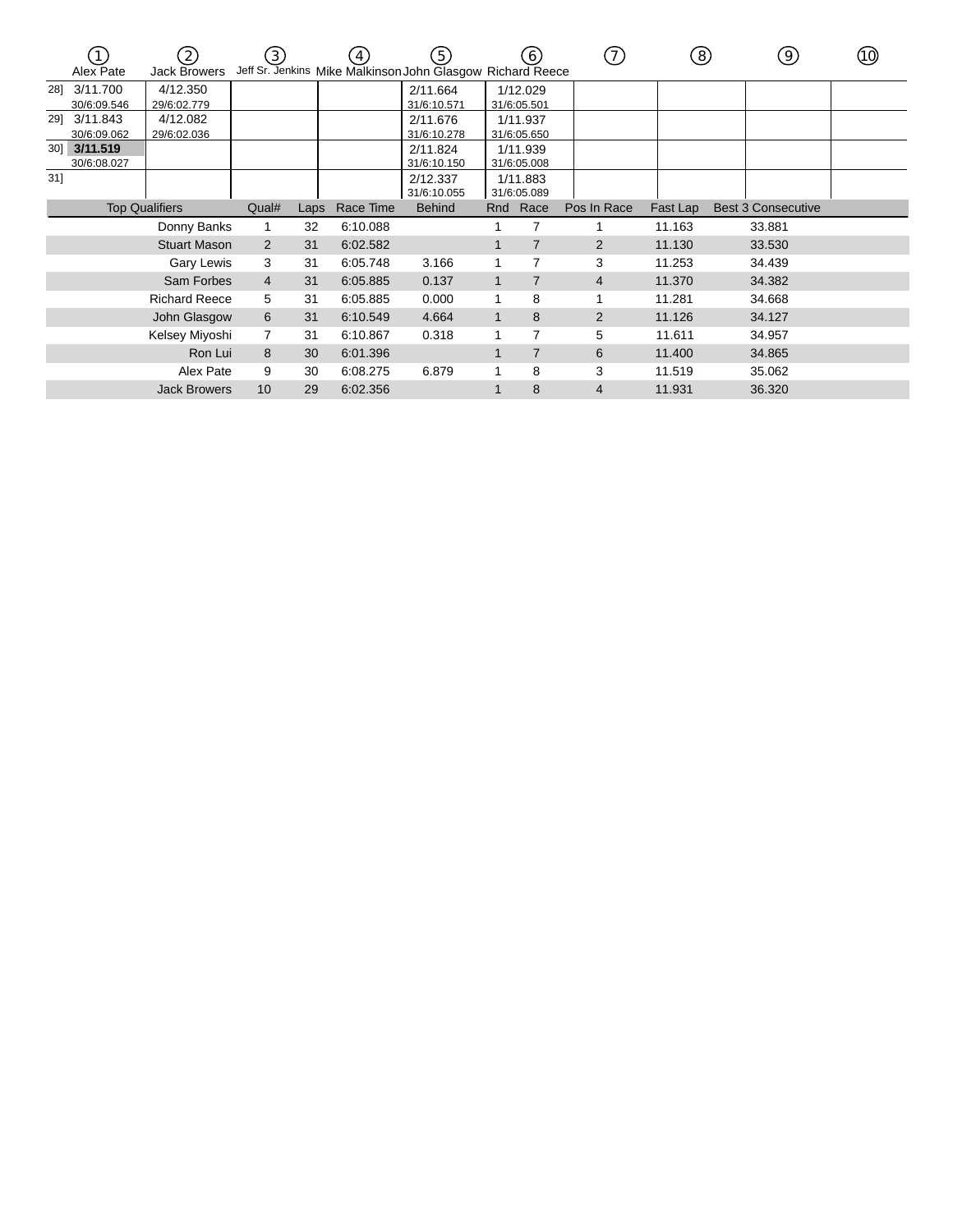### **ROSCORING PRO** #59740 3/10/2018

*TQ: Brian Bodine 49/8:03.334*

*Rnd* **1 9** 

| TQ: Brian Bodine 49/8:03.334<br><b>Modified 12th Scale</b> |                             |                         |                                |                                                                                                   |                                |                         |                      |                      |        |       |                          |                |
|------------------------------------------------------------|-----------------------------|-------------------------|--------------------------------|---------------------------------------------------------------------------------------------------|--------------------------------|-------------------------|----------------------|----------------------|--------|-------|--------------------------|----------------|
|                                                            |                             | Pos                     | Driver Name Laps               | <b>Time</b>                                                                                       | <b>Behind</b>                  | Fast                    | Top 5                | Average-<br>Top 10   | Top 15 | Rank  | Laps in<br>1st, 2nd, 3rd | ID: 179<br>Q#  |
|                                                            | $\left( 4\right)$           | 1.                      | <b>Brian Bodine</b>            | 8:03.334<br>49                                                                                    |                                | [9.467]                 | 9.527                | 9.581                | 9.607  | 3/22  | 49 0 0                   | 1              |
|                                                            | $\overline{6}$              | 2.                      | <b>Todd Mason</b>              | 47<br>8:06.524                                                                                    |                                | 9.859                   | 9.953                | 10.002               | 10.042 | 13/32 | 0 38 9                   | $\overline{2}$ |
|                                                            |                             |                         |                                |                                                                                                   |                                |                         |                      |                      |        | 1/17  | 0 0 26                   |                |
|                                                            | 5                           | 3.                      | Jeff Glossip                   | 8:10.772<br>44                                                                                    |                                |                         |                      | 10.147 10.479 10.603 | 10.674 |       |                          | 3              |
|                                                            | $\boxed{3}$                 | 4.                      | <b>Ken Vannice</b>             | 8:08.398<br>39                                                                                    |                                |                         | 10.967 11.113 11.285 |                      | 11.438 | 5/9   |                          | $\overline{4}$ |
|                                                            | $\overline{1}$              | 5.                      | Ryan Lence                     | 7:02.792<br>33                                                                                    |                                |                         |                      | 10.835 11.108 11.185 | 11.291 | 5/6   |                          | 5              |
|                                                            | $\mathcal{D}$               | 6.                      | Sean Maybell                   | 3:09.382<br>18                                                                                    |                                | 9.672                   | 9.806                | 9.961                | 10.190 | 6/7   | 099                      | $\overline{6}$ |
|                                                            |                             |                         |                                | See all of your Practice Laps / Racing / Heat Sheets / TQ / Graphs and more on RCS coring Pro.com |                                |                         |                      |                      |        |       |                          |                |
|                                                            | (1)                         | (2)                     | ③                              | $\left(4\right)$                                                                                  | ⑤                              | 6                       |                      | ⊙                    | ☺      |       | $\circledcirc$           |                |
|                                                            | Ryan Lence                  | Sean Maybell            | Ken Vannice<br>6/12.443        | <b>Brian Bodine</b>                                                                               | Jeff Glossip                   | Todd Mason              |                      |                      |        |       |                          |                |
| 1                                                          | 5/11.933<br>41/8:09.013     | 3/10.575<br>46/8:06.022 | 39/8:05.016                    | 1/9.764<br>50/8:08.488                                                                            | 4/11.445<br>42/8:00.009        | 2/10.572<br>46/8:06.022 |                      |                      |        |       |                          |                |
| 21                                                         | 5/13.837                    | 2/11.140                | 6/15.003                       | 1/9.650                                                                                           | 4/11.373                       | 3/12.173                |                      |                      |        |       |                          |                |
| 3 <sup>1</sup>                                             | 38/8:09.063<br>5/11.343     | 45/8:08.475<br>2/9.887  | 35/8:00.375<br>6/12.150        | 50/8:05.025<br>1/10.334                                                                           | 43/8:10.063<br>4/11.903        | 43/8:08.091<br>3/10.018 |                      |                      |        |       |                          |                |
|                                                            | 39/8:02.043                 | 46/8:04.533             | 37/8:08.004                    | 49/8:05.916                                                                                       | 42/8:06.008                    | 44/8:00.048             |                      |                      |        |       |                          |                |
| 4]                                                         | 6/14.926                    | 2/10.130                | 5/11.896                       | 1/9.828                                                                                           | 4/11.094                       | 3/9.859                 |                      |                      |        |       |                          |                |
| 5]                                                         | 37/8:01.037<br>5/13.809     | 47/8:10.327<br>3/11.849 | 38/8:09.155<br>6/16.791        | 49/8:04.855<br>1/9.585                                                                            | 42/8:01.011                    | 46/8:10.013             |                      |                      |        |       |                          |                |
|                                                            | 37/8:07.029                 | 45/8:02.022             | 36/8:11.616                    | 49/8:01.768                                                                                       | 4/11.559<br>42/8:01.908        | 2/10.143<br>46/8:05.484 |                      |                      |        |       |                          |                |
| 61                                                         | 5/11.187                    | 3/10.214                | 6/11.759                       | 1/9.467                                                                                           | 4/11.583                       | 2/10.057                |                      |                      |        |       |                          |                |
|                                                            | 38/8:07.856                 | 46/8:09.056             | 36/8:00.024                    | 50/8:08.583                                                                                       | 42/8:02.072                    | 46/8:01.062             |                      |                      |        |       |                          |                |
| 71                                                         | 5/11.419<br>38/8:00.157     | 2/10.003<br>46/8:04.971 | 6/14.610<br>36/8:06.771        | 1/9.608<br>50/8:07.428                                                                            | 4/10.147<br>43/8:05.009        | 3/11.017<br>46/8:05.234 |                      |                      |        |       |                          |                |
| 81                                                         | 5/13.750                    | 3/10.148                | 6/11.611                       | 1/9.581                                                                                           | 4/11.209                       | 2/10.021                |                      |                      |        |       |                          |                |
|                                                            | 38/8:05.045                 | 46/8:02.712             | 37/8:11.452                    | 50/8:06.375                                                                                       | 43/8:05.416                    | 46/8:02.195             |                      |                      |        |       |                          |                |
| 91                                                         | 5/12.147<br>38/8:02.811     | 3/10.272<br>46/8:01.568 | 6/12.109<br>37/8:06.632        | 1/9.478<br>50/8:04.485                                                                            | 4/11.768<br>43/8:07.715        | 2/9.935<br>47/8:09.844  |                      |                      |        |       |                          |                |
| 10]                                                        | 5/11.204                    | 3/10.083                | 6/11.135                       | 1/9.762                                                                                           | 4/10.923                       | 2/10.232                |                      |                      |        |       |                          |                |
|                                                            | 39/8:09.645                 | 47/8:10.021             | 38/8:12.138                    | 50/8:05.003                                                                                       | 43/8:05.009                    | 47/8:08.941             |                      |                      |        |       |                          |                |
|                                                            | 11] 5/11.316<br>39/8:05.266 | 2/9.672<br>47/8:06.962  | 6/11.168<br>38/8:05.985        | 1/9.808<br>50/8:05.772                                                                            | 4/10.857<br>43/8:04.018        | 3/10.222<br>47/8:08.159 |                      |                      |        |       |                          |                |
|                                                            | 12] 5/11.693                | 2/9.753                 | 6/17.248                       | 1/9.657                                                                                           | 4/10.490                       | 3/10.118                |                      |                      |        |       |                          |                |
|                                                            | 39/8:02.082                 | 47/8:04.609             | 37/8:06.092                    | 50/8:05.005                                                                                       | 43/8:01.420                    | 47/8:07.115             |                      |                      |        |       |                          |                |
|                                                            | 13] 5/11.196<br>40/8:11.569 | 2/10.330<br>47/8:04.678 | 6/12.327<br>37/8:04.557        | 1/9.525<br>50/8:04.807                                                                            | 4/10.789<br>43/8:00.078        | 3/10.175<br>47/8:06.413 |                      |                      |        |       |                          |                |
|                                                            | 14] 5/10.835                | 2/9.866                 | 6/12.253                       | 1/10.450                                                                                          | 4/11.270                       | 3/10.121                |                      |                      |        |       |                          |                |
|                                                            | 40/8:07.004                 | 47/8:03.016             | 37/8:02.321                    | 50/8:07.005                                                                                       | 43/8:00.402                    | 47/8:05.644             |                      |                      |        |       |                          |                |
|                                                            | 15] 5/11.257                | 2/9.854                 | 6/13.929                       | 1/9.642                                                                                           | 4/10.700                       | 3/10.230                |                      |                      |        |       |                          |                |
|                                                            | 40/8:04.933<br>16] 5/12.020 | 47/8:01.844<br>3/13.537 | <u>37/8:04.527</u><br>6/12.813 | 50/8:07.133<br>1/12.041                                                                           | <u>44/8:10.189</u><br>4/10.740 | 47/8:05.322<br>2/10.139 |                      |                      |        |       |                          |                |
|                                                            | 40/8:04.675                 | 46/8:01.016             | 37/8:03.867                    | 49/8:04.426                                                                                       | 44/8:09.087                    | 47/8:04.775             |                      |                      |        |       |                          |                |
|                                                            | 17] 5/18.636                | 3/10.947<br>46/8:02.350 | 6/12.395<br>37/8:02.392        | 1/9.730<br>49/8:03.975                                                                            | 4/11.090<br>44/8:09.021        | 2/10.175                |                      |                      |        |       |                          |                |
|                                                            | 39/8:07.522<br>18] 5/14.503 | 3/11.122                | 6/11.805                       | 1/9.671                                                                                           | 4/10.510                       | 47/8:04.404<br>2/10.037 |                      |                      |        |       |                          |                |
|                                                            | 39/8:11.855                 | 46/8:03.971             | 38/8:12.817                    | 49/8:03.412                                                                                       | 44/8:07.544                    | 47/8:03.682             |                      |                      |        |       |                          |                |
|                                                            | 19] 4/11.840<br>39/8:10.271 |                         | 5/10.967                       | 1/9.855                                                                                           | 3/10.839                       | 2/10.359                |                      |                      |        |       |                          |                |
|                                                            | 20] 4/12.456                |                         | 38/8:08.082<br>5/11.066        | 49/8:03.397<br>1/9.703                                                                            | 44/8:06.987<br>3/13.820        | 47/8:03.852<br>2/10.395 |                      |                      |        |       |                          |                |
|                                                            | 39/8:10.054                 |                         | 38/8:05.412                    | 49/8:02.993                                                                                       | 43/8:01.836                    | 47/8:04.001             |                      |                      |        |       |                          |                |
|                                                            | 21] 4/11.688                |                         | 5/11.557                       | 1/9.703                                                                                           | 3/10.560                       | 2/9.951                 |                      |                      |        |       |                          |                |
|                                                            | 39/8:08.428<br>22] 4/11.694 |                         | 38/8:03.215<br>5/12.538        | 49/8:02.626<br>1/9.993                                                                            | 43/8:00.514<br>3/10.756        | 47/8:03.316<br>2/10.280 |                      |                      |        |       |                          |                |
|                                                            | 39/8:06.950                 |                         | 38/8:02.893                    | 49/8:02.939                                                                                       | 44/8:10.086                    | 47/8:03.309             |                      |                      |        |       |                          |                |
|                                                            | 23 4/11.143                 |                         | 5/13.755                       | 1/10.049                                                                                          | 3/10.896                       | 2/10.376                |                      |                      |        |       |                          |                |
|                                                            | 39/8:04.668<br>24] 4/11.193 |                         | 38/8:04.632<br>5/13.179        | 49/8:03.353<br>1/9.693                                                                            | 44/8:10.351<br>3/10.983        | 47/8:03.507<br>2/10.228 |                      |                      |        |       |                          |                |
|                                                            | 39/8:02.657                 |                         | 38/8:05.307                    | 49/8:03.017                                                                                       | 44/8:10.005                    | 47/8:03.375             |                      |                      |        |       |                          |                |
|                                                            | 25] 4/11.521                |                         | 5/11.508                       | 1/9.680                                                                                           | 3/10.738                       | 2/10.101                |                      |                      |        |       |                          |                |
|                                                            | 39/8:01.338<br>26] 4/11.847 |                         | 38/8:03.375<br>5/11.996        | 49/8:02.669<br>1/9.786                                                                            | 44/8:09.350<br>3/11.968        | 47/8:03.028<br>2/10.005 |                      |                      |        |       |                          |                |
|                                                            | 39/8:00.585                 |                         | 38/8:02.322                    | 49/8:02.536                                                                                       | 44/8:10.786                    | 47/8:02.545             |                      |                      |        |       |                          |                |
|                                                            | 27] 4/16.382                |                         | 5/12.098                       | 1/9.706                                                                                           | 3/10.893                       | 2/10.133                |                      |                      |        |       |                          |                |
|                                                            | 39/8:06.445                 |                         | 38/8:01.488                    | 49/8:02.287                                                                                       | 44/8:10.355                    | 47/8:02.307             |                      |                      |        |       |                          |                |

 $\ddot{+}$